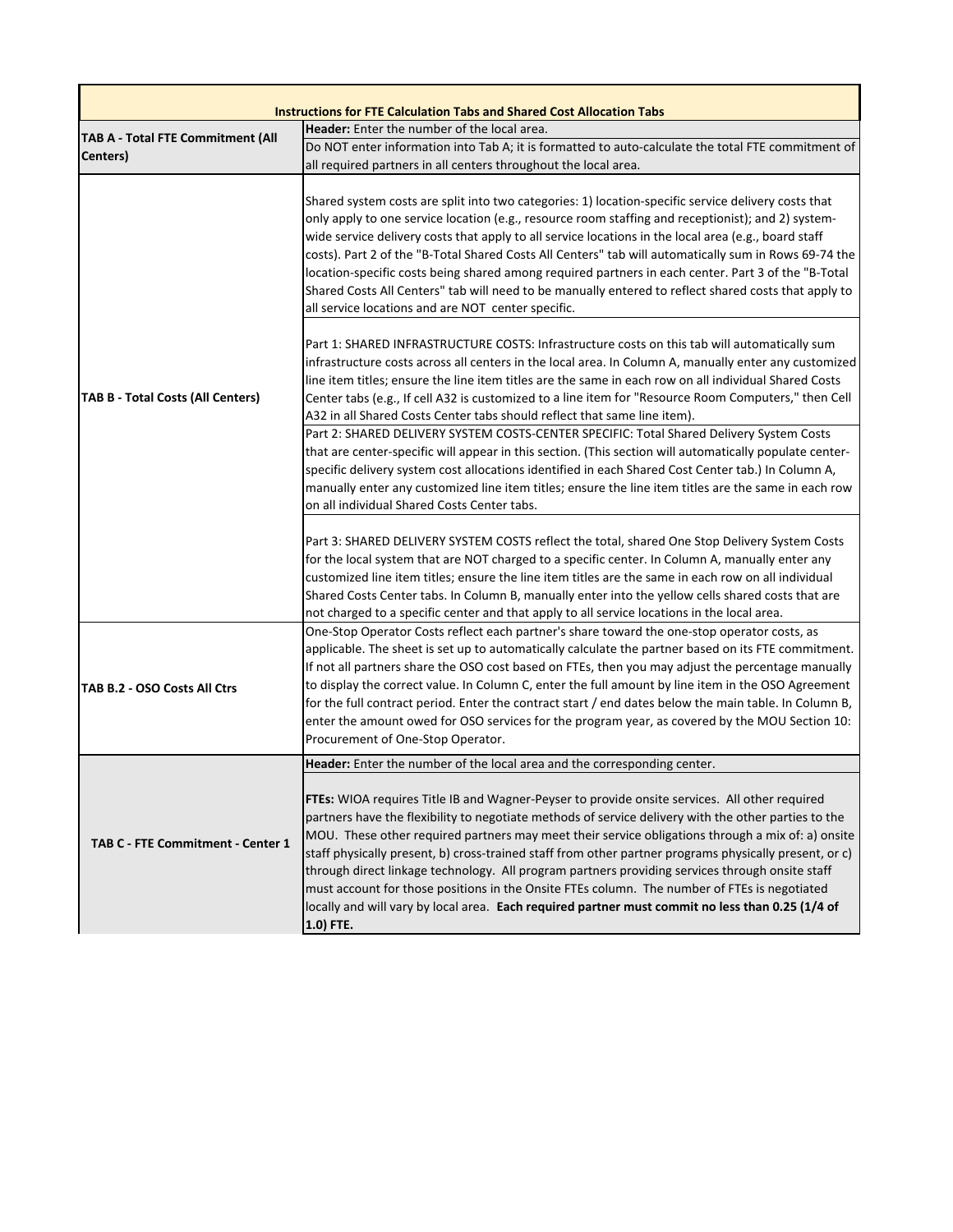|                                          | Onsite FTEs: Provided by program staff, cross-trained partner program staff or contractual service<br>providers physically present at the center during regular business hours. Each required partner<br>contributing cross-trained staff to provide services on behalf of another partner will, in effect,<br>reduce its infrastructure cost allocation in correlation with the number of FTEs that will be cross-<br>trained. For example - if Program A has 5.0 FTEs assigned to a center, and agrees to use 0.5 of one<br>of those positions to provide cross-trained services for Program B, the number of Program A FTEs is<br>reduced to 4.5. If Program A had 5.0 FTEs assigned, and agreed to ADD 0.5 FTEs to cover Program<br>B, then the Program A FTEs would remain at 5.0. Each required partner whose program services<br>will be provided by cross-trained staff of another partner must still contribute an infrastructure cost<br>allocation to cover the cost of the FTEs providing the services. |
|------------------------------------------|---------------------------------------------------------------------------------------------------------------------------------------------------------------------------------------------------------------------------------------------------------------------------------------------------------------------------------------------------------------------------------------------------------------------------------------------------------------------------------------------------------------------------------------------------------------------------------------------------------------------------------------------------------------------------------------------------------------------------------------------------------------------------------------------------------------------------------------------------------------------------------------------------------------------------------------------------------------------------------------------------------------------|
|                                          |                                                                                                                                                                                                                                                                                                                                                                                                                                                                                                                                                                                                                                                                                                                                                                                                                                                                                                                                                                                                                     |
|                                          | <b>Column C:</b> * Enter the number of FTEs committed to provide onsite program services for the                                                                                                                                                                                                                                                                                                                                                                                                                                                                                                                                                                                                                                                                                                                                                                                                                                                                                                                    |
|                                          | required partners in Column B.                                                                                                                                                                                                                                                                                                                                                                                                                                                                                                                                                                                                                                                                                                                                                                                                                                                                                                                                                                                      |
|                                          | Column D: If applicable, * enter the name of the required partner cross-training its staff to provide<br>services on behalf of another partner in the applicable row in Column B. Do not double count FTEs.<br>The FTEs shown in Column C are those dedicated only to providing the partner's own program<br>services; any FTEs covering other programs are shown in Columns E & G. (Complete for each row<br>with a required partner receiving such assistance).<br>Column E: If applicable, * enter the number of FTEs from the partner entered in Column D who will<br>be cross-trained to provide services on behalf of another program.                                                                                                                                                                                                                                                                                                                                                                        |
|                                          | Column F: If applicable, * enter the name of a second required partner cross-training its staff to                                                                                                                                                                                                                                                                                                                                                                                                                                                                                                                                                                                                                                                                                                                                                                                                                                                                                                                  |
|                                          |                                                                                                                                                                                                                                                                                                                                                                                                                                                                                                                                                                                                                                                                                                                                                                                                                                                                                                                                                                                                                     |
|                                          | provide services on behalf of the partner.                                                                                                                                                                                                                                                                                                                                                                                                                                                                                                                                                                                                                                                                                                                                                                                                                                                                                                                                                                          |
|                                          |                                                                                                                                                                                                                                                                                                                                                                                                                                                                                                                                                                                                                                                                                                                                                                                                                                                                                                                                                                                                                     |
|                                          | <b>Column G:</b> If applicable, * enter the number of FTEs from a second required partner providing cross-                                                                                                                                                                                                                                                                                                                                                                                                                                                                                                                                                                                                                                                                                                                                                                                                                                                                                                          |
|                                          | trained staff on behalf of the program in the applicable row in Column B. Complete for each row                                                                                                                                                                                                                                                                                                                                                                                                                                                                                                                                                                                                                                                                                                                                                                                                                                                                                                                     |
|                                          | with a required partner receiving such assistance from 2 partners.                                                                                                                                                                                                                                                                                                                                                                                                                                                                                                                                                                                                                                                                                                                                                                                                                                                                                                                                                  |
|                                          | Column H (Formula): Total onsite FTE, whether onsite staff or cross-trained staff of other required                                                                                                                                                                                                                                                                                                                                                                                                                                                                                                                                                                                                                                                                                                                                                                                                                                                                                                                 |
|                                          | programs, providing services in the center.                                                                                                                                                                                                                                                                                                                                                                                                                                                                                                                                                                                                                                                                                                                                                                                                                                                                                                                                                                         |
|                                          | Offsite FTEs: The FTE for offsite staff providing services via methods meeting WIOA's definition of<br>"direct linkage" (Section 121(b)(1)(A) of WIOA and § 678.305 (c)and (d)) and "Requirements for<br>Providing Services via Direct Linkage in Illinois." This includes offsite staff providing services on<br>demand and in real time as if the staff member were in the same room as the customer. The time<br>of staff member(s) supporting that direct linkage technology is counted toward the FTEs used to<br>allocate the infrastructure costs each required partner must pay.<br>Column J: * Enter the direct linkage FTEs for each required partner.                                                                                                                                                                                                                                                                                                                                                    |
| <b>TAB D - Shared Costs</b>              |                                                                                                                                                                                                                                                                                                                                                                                                                                                                                                                                                                                                                                                                                                                                                                                                                                                                                                                                                                                                                     |
| Center 1, 2, 3, etc.                     | <b>Infrastructure Costs</b>                                                                                                                                                                                                                                                                                                                                                                                                                                                                                                                                                                                                                                                                                                                                                                                                                                                                                                                                                                                         |
| * Enter location-specific service        | Header: Enter the number of the local area and the corresponding center.                                                                                                                                                                                                                                                                                                                                                                                                                                                                                                                                                                                                                                                                                                                                                                                                                                                                                                                                            |
| delivery costs manually into the tab     |                                                                                                                                                                                                                                                                                                                                                                                                                                                                                                                                                                                                                                                                                                                                                                                                                                                                                                                                                                                                                     |
| specific to that service location (e.g., | Column A: Column A provides standard infrastructure cost line items. Yellow cells in Column A are                                                                                                                                                                                                                                                                                                                                                                                                                                                                                                                                                                                                                                                                                                                                                                                                                                                                                                                   |
| Center 1, Center 2, etc.).               | unlocked to enable customized line items for facility costs, technology costs, common identifier                                                                                                                                                                                                                                                                                                                                                                                                                                                                                                                                                                                                                                                                                                                                                                                                                                                                                                                    |
|                                          | marketing costs and other infrastructure costs respective to each center. Ensure line item titles in                                                                                                                                                                                                                                                                                                                                                                                                                                                                                                                                                                                                                                                                                                                                                                                                                                                                                                                |
|                                          | each row match the line item titles in the "B-Total Shared Costs All Centers" tab.                                                                                                                                                                                                                                                                                                                                                                                                                                                                                                                                                                                                                                                                                                                                                                                                                                                                                                                                  |
|                                          |                                                                                                                                                                                                                                                                                                                                                                                                                                                                                                                                                                                                                                                                                                                                                                                                                                                                                                                                                                                                                     |
|                                          | Column B: * Enter the total annual budget for each applicable line item. The total facility costs,                                                                                                                                                                                                                                                                                                                                                                                                                                                                                                                                                                                                                                                                                                                                                                                                                                                                                                                  |
|                                          | technology costs, common identifier marketing costs and other infrastructure costs auto calculate.                                                                                                                                                                                                                                                                                                                                                                                                                                                                                                                                                                                                                                                                                                                                                                                                                                                                                                                  |
|                                          |                                                                                                                                                                                                                                                                                                                                                                                                                                                                                                                                                                                                                                                                                                                                                                                                                                                                                                                                                                                                                     |
|                                          | Column C: * Enter the partner responsible for payment (payee) of each line item with a budgeted                                                                                                                                                                                                                                                                                                                                                                                                                                                                                                                                                                                                                                                                                                                                                                                                                                                                                                                     |
|                                          | amount entered in Column B. If more than one partner is the payee toward a single line item,                                                                                                                                                                                                                                                                                                                                                                                                                                                                                                                                                                                                                                                                                                                                                                                                                                                                                                                        |
|                                          | please enter one partner's incurred expense for that line item on one row and the second partner's                                                                                                                                                                                                                                                                                                                                                                                                                                                                                                                                                                                                                                                                                                                                                                                                                                                                                                                  |
|                                          | incurred expense toward that line item in a second row. (Example: Lease costs. In Column A, Row                                                                                                                                                                                                                                                                                                                                                                                                                                                                                                                                                                                                                                                                                                                                                                                                                                                                                                                     |
|                                          | 15, enter "Lease Cost 1." In Column B, Row 15, Enter Partner 1's budgeted lease cost. In Column C,                                                                                                                                                                                                                                                                                                                                                                                                                                                                                                                                                                                                                                                                                                                                                                                                                                                                                                                  |
|                                          |                                                                                                                                                                                                                                                                                                                                                                                                                                                                                                                                                                                                                                                                                                                                                                                                                                                                                                                                                                                                                     |
|                                          | Row 15, enter Partner 1 as the payee. In Column A, Row 16, enter "Lease Cost 2." In Column B, Row                                                                                                                                                                                                                                                                                                                                                                                                                                                                                                                                                                                                                                                                                                                                                                                                                                                                                                                   |
|                                          | 16, enter Partner 2's budgeted lease cost. In Column C, Row 16, enter Partner 2's budgeted lease                                                                                                                                                                                                                                                                                                                                                                                                                                                                                                                                                                                                                                                                                                                                                                                                                                                                                                                    |
|                                          | cost.) Please add specific information in the notes section of that tab describing the amount or                                                                                                                                                                                                                                                                                                                                                                                                                                                                                                                                                                                                                                                                                                                                                                                                                                                                                                                    |
|                                          | percent covered by each partner.                                                                                                                                                                                                                                                                                                                                                                                                                                                                                                                                                                                                                                                                                                                                                                                                                                                                                                                                                                                    |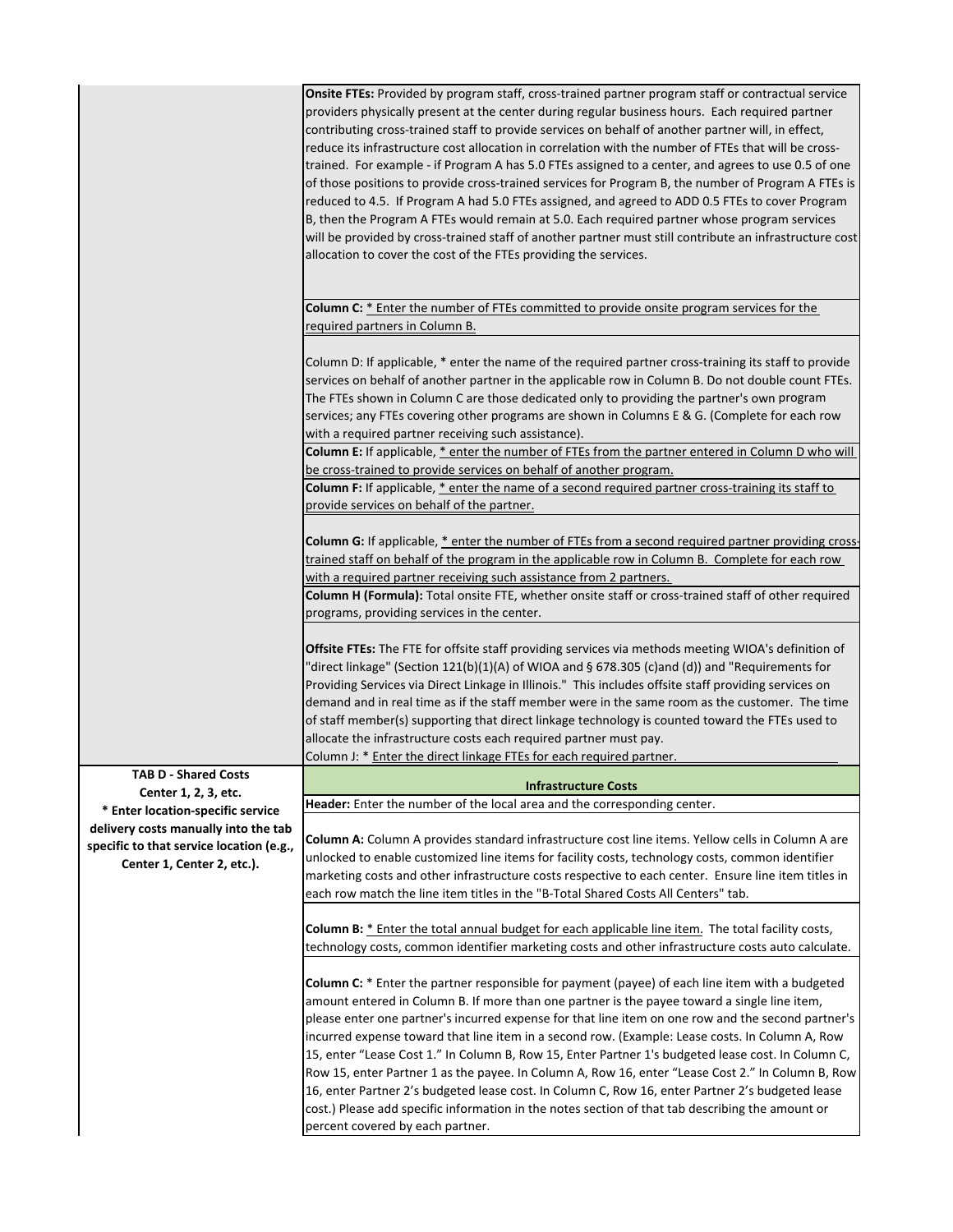**Columns D‐Y:** These columns are locked and will auto calculate when data is entered into Column B and the cost allocation methodology is identified in Row 12.

**Column Z:** This column is locked and will auto calculate.

**Cell B12:** Local areas using FTEs as their cost allocation methodology must select the box in this cell. If the local area is not using the FTE cost allocation methodology, the alternate cost allocation methodology must be provided in the notes section on this sheet and explained in the MOU, Section 12 narrative.

**Row 12 (Formula):** FTEs indicated in the FTE Commitment tab (Tab C) for the respective centers are displayed here. The total FTEs and their distribution will be automatically populated from Tab C once the FTE cost allocation methodology or alternative methodology is identified. The minimum FTE commitment for a partner is 0.25.

**Row 54:** This row is locked and will auto calculate.

**Row 55:** This row is locked and will auto calculate.

**Row 57: \*** Enter amounts for partners making cash contributions where applicable. Examples of cash contributions include cash or interagency transfer between required partners. Cell B57 will auto calculate.

**Row 58:** \* Enter amounts for partners making non‐cash contributions where applicable. Non‐cash contributions are locally agreed upon and fairly valued non‐cash expenditures incurred by a partner to support the local service delivery system (e.g., computers and workstations). Payments made directly to vendors should be entered into this row, and an explanation should be provided in the notes section of this spreadsheet and explained in the MOU Section 12 narrative. This prevents a partner from paying for the same service twice. Cell B58 will auto calculate.

**Row 59: \*** Enter amounts for partners making third‐party, in‐kind contributions where applicable. Third‐party, in‐kind contributions are locally agreed‐upon and fairly valued non‐personnel services or other contributions from a non‐one‐stop partner to support the local service delivery system or a specific partner's contribution toward local system costs. An example is a county providing space at no cost for the comprehensive one‐stop center. Cell B59 will auto calculate.

**Row 60:** This row is locked and will auto calculate.

### **Shared Delivery System Costs**

**Column A:** Column A is unlocked to provide the local area with the ability to customize shared cost items related to board functions, costs to promote service integration and shared service costs. Cost items listed in Column A are examples of common shared delivery system costs and serve as placeholders until local partners cutomize each line item.

**Column B:** \* Enter the total annual budget for each applicable line item. The total costs related to: board functions, costs to promote service integration and shared service costs auto calculate.

**Column C:** \* Enter the partner responsible for payment (payee) for each line item with a budgeted amount entered in Column B. If more than one partner is the payee, please add specific information in the notes section of that tab describing the amount or percent covered by each partner.

**Columns D‐Y:** These columns are locked and will auto calculate once Column B and Row 12 are entered.

**Column Z:** This column is locked and will auto calculate.

**Row 76:** Select from the drop‐down list in Cell B76 the One‐Stop Operator model for this center. Explain your selection in the Notes, Row 116.

**Row 77:** If applicable, manually enter the cost of the one‐stop operator if the cost of the one‐stop operator is to be allocated **to all required partners** in this center. Then back out the correlating amount of each partners' contribution in Row 84 or 85, as applicable.

**Row 79:** If applicable, manually enter the cost of the one‐stop operator if the cost of the one‐stop operator is **only allocated to some required partners** in each center. In this case, the correlating amount of the contributing partners' share of the one‐stop operator costs should be backed out in Row 87.

**Row 84: \*** Enter amounts for partners making cash contributions where applicable. Examples of cash contributions include cash or interagency transfer between required partners.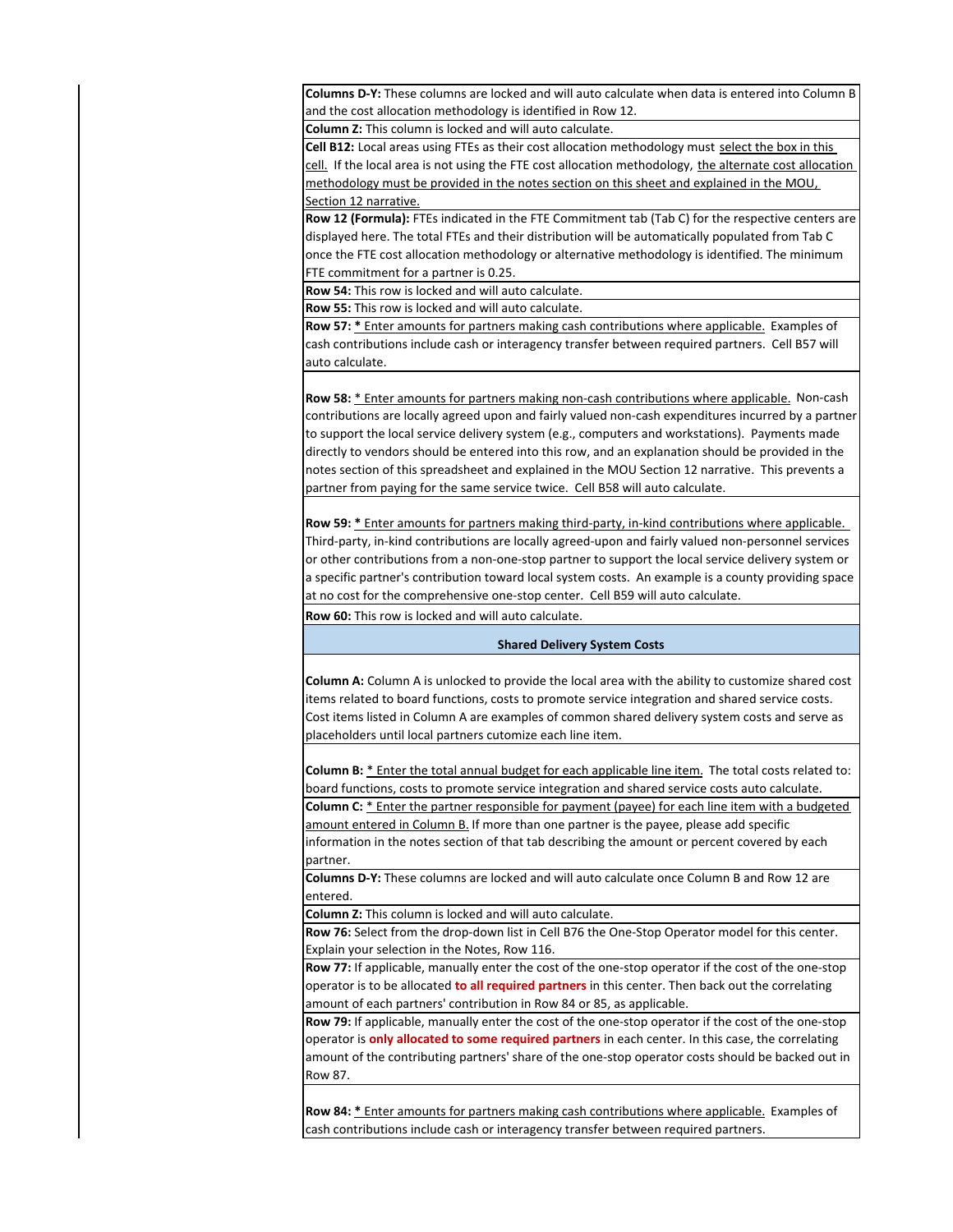|                                             | Row 85: * Enter amounts for partners making non-cash contributions where applicable. Non-cash         |
|---------------------------------------------|-------------------------------------------------------------------------------------------------------|
|                                             | contributions are locally agreed upon and fairly valued non-cash expenditures incurred by a partner   |
|                                             | to support the local service delivery system. Examples include when a partner incurs the cost and     |
|                                             | pays a vendor directly. Other examples include costs incurred for joint training and customer         |
| satisfaction surveys.                       |                                                                                                       |
|                                             | Row 86: * Enter amounts for partners providing non-cash staffing contributions where                  |
|                                             | applicable. Non-cash staffing contributions can only be made for shared delivery system costs         |
| and not for infrastructure costs.           |                                                                                                       |
|                                             | Row 87: If required partners in this center are using a consortium model for the One-Stop Operator    |
|                                             | functions, then manually enter in this row the contributions of each member of the consortium         |
| toward the cost of the One-Stop Operator.   |                                                                                                       |
|                                             | Row 88: If applicable, * enter amounts for partners making third-party, in-kind contributions. Third- |
|                                             | party, in-kind contributions are locally agreed-upon and fairly valued non-personnel services or      |
|                                             | other contributions from a non-one-stop partner to support the local service delivery system or a     |
|                                             | specific partner's contribution toward local system costs. An example is a third-party non-partner    |
| providing gratis training for the partners. |                                                                                                       |
|                                             | <b>Row 89:</b> This row is locked and will auto calculate.                                            |
|                                             | Rows 93-99: These rows are locked and will auto-calculate.                                            |
|                                             | Rows 103-136: Ensure all notes are entered to explain the budget entries; and ensure all notes        |
|                                             | align with the MOU budget narrative in Section 12 of the MOU Template.                                |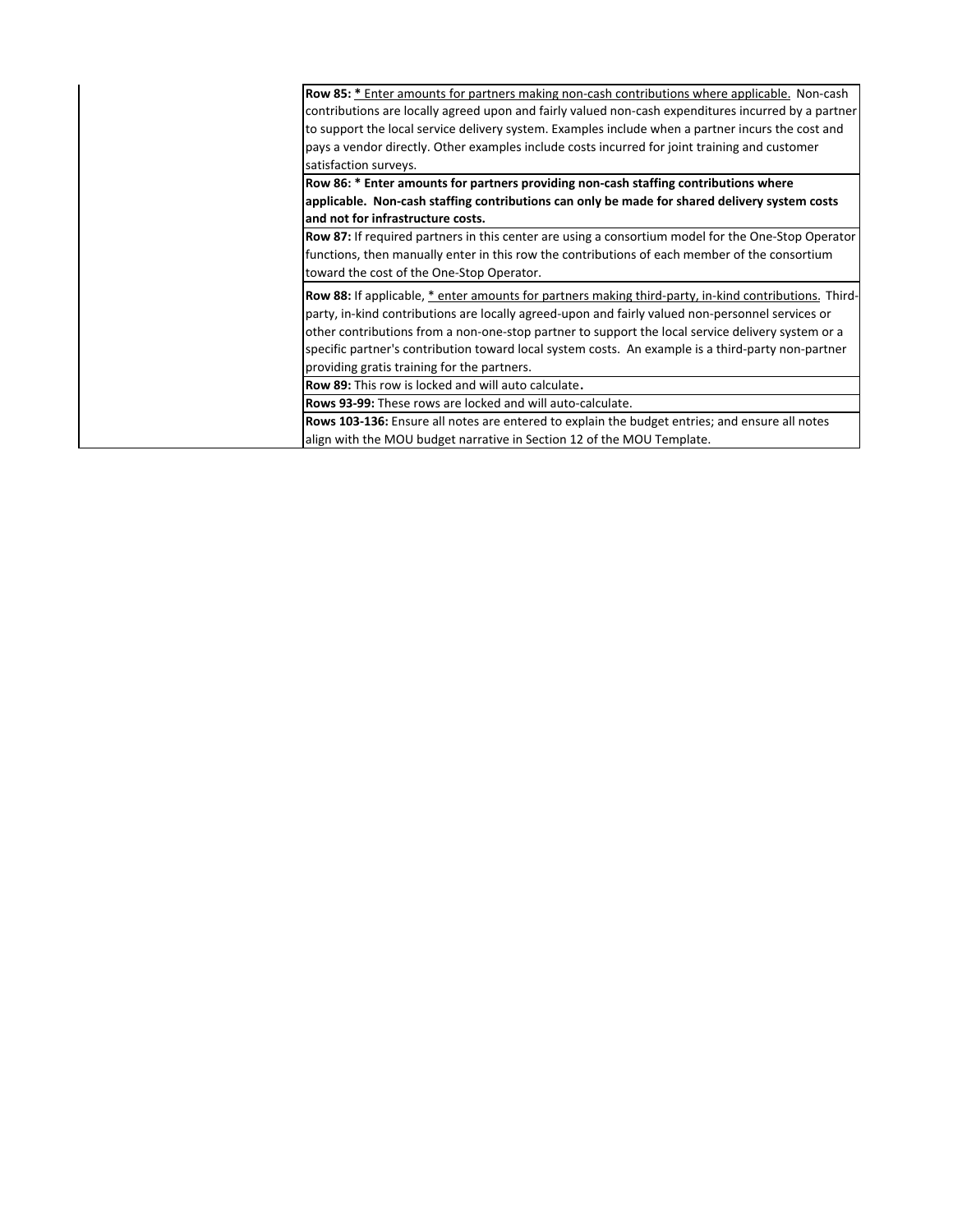# **Appendix Item D to Governor's Guidelines Shared Infrastructure Cost Line Items and Definitions**

| <b>Cost Category/Line Item</b>                                                                                                     | Line Item Definition                                                                                                                                                                                                                                                                                                                                                                                                                                                                                                                                                                    |
|------------------------------------------------------------------------------------------------------------------------------------|-----------------------------------------------------------------------------------------------------------------------------------------------------------------------------------------------------------------------------------------------------------------------------------------------------------------------------------------------------------------------------------------------------------------------------------------------------------------------------------------------------------------------------------------------------------------------------------------|
| <b>Facilities Costs</b>                                                                                                            |                                                                                                                                                                                                                                                                                                                                                                                                                                                                                                                                                                                         |
| Lease cost                                                                                                                         | Annual amount due for comprehensive center space costs<br>pursuant to a lease or other contractual arrangement.                                                                                                                                                                                                                                                                                                                                                                                                                                                                         |
| <b>Facility maintenance</b>                                                                                                        | Annual costs for upkeep and maintenance of leased space,<br>including grounds keeping, trash and shredding, if not already<br>included as part of the lease.                                                                                                                                                                                                                                                                                                                                                                                                                            |
| Property and casualty insurance                                                                                                    | Annual cost of property and general liability insurance for the<br>space, if not already included in the lease.                                                                                                                                                                                                                                                                                                                                                                                                                                                                         |
| Security services                                                                                                                  | The cost of third party contractors and/or camera-based<br>surveillance, if not already included in the lease.                                                                                                                                                                                                                                                                                                                                                                                                                                                                          |
| <b>Cleaning services</b>                                                                                                           | Cost of janitorial services, if not already included in the lease.                                                                                                                                                                                                                                                                                                                                                                                                                                                                                                                      |
| Utilities                                                                                                                          | Electricity, water, gas and other utility costs associated with the<br>comprehensive center space, if not included in the lease cost.                                                                                                                                                                                                                                                                                                                                                                                                                                                   |
| <b>Technology Costs</b>                                                                                                            |                                                                                                                                                                                                                                                                                                                                                                                                                                                                                                                                                                                         |
| Telecommunications, including<br>Internet                                                                                          | Cost of phone and internet connectivity in the resource room<br>and other shared spaces in the comprehensive one-stop center.                                                                                                                                                                                                                                                                                                                                                                                                                                                           |
| Equipment and technology costs                                                                                                     | Costs of shared computers, printers, fax machines, copiers,<br>postage machines utilized for the operation of the<br>comprehensive one-stop center and related maintenance and<br>supply costs.                                                                                                                                                                                                                                                                                                                                                                                         |
| Assistive technology for individual<br>with disabilities                                                                           | Cost of assistive technology enabling individuals with<br>disabilities to utilize the resource room or other services<br>provided at the comprehensive one-stop center.                                                                                                                                                                                                                                                                                                                                                                                                                 |
| <b>Marketing Costs Related to Common Identifier</b>                                                                                |                                                                                                                                                                                                                                                                                                                                                                                                                                                                                                                                                                                         |
| Signage                                                                                                                            | One-time costs associated with new exterior and interior<br>signage displaying the "common identifier."                                                                                                                                                                                                                                                                                                                                                                                                                                                                                 |
| Other "common identifier" costs<br>(see Illinois state policy for<br>additional guidance on American<br>Job Center (AJC) branding) | Printed materials, costs of website changes, business cards and<br>similar costs incurred to implement the "common identifier."                                                                                                                                                                                                                                                                                                                                                                                                                                                         |
| <b>Optional - Contributions</b>                                                                                                    |                                                                                                                                                                                                                                                                                                                                                                                                                                                                                                                                                                                         |
| <b>Cash Contributions</b>                                                                                                          | Cash funds provided to the Local Workforce Innovation Board<br>or its designee by one-stop partners, either directly or by an<br>interagency transfer.                                                                                                                                                                                                                                                                                                                                                                                                                                  |
| <b>Non-Cash Contributions</b>                                                                                                      | Expenditures incurred by one-stop partners on behalf of the<br>one-stop center and non-cash contributions or goods or<br>services contributed by a partner program and used by the one-<br>stop center.                                                                                                                                                                                                                                                                                                                                                                                 |
| <b>Third Party In-Kind Contributions</b>                                                                                           | Contributions of space, equipment, technology, non-personnel<br>services, or other like items to support the infrastructure costs<br>associated with one-stop operations, by a non-one-stop<br>partner to support the one-stop center in general, not a specific<br>partner; or contributions by a non-one-stop partner of space,<br>equipment, technology, non-personnel services, or other like<br>items to support the infrastructure costs associated with the<br>one-stop operators, to a one-stop partner to support its<br>proportionate share of one-stop infrastructure costs. |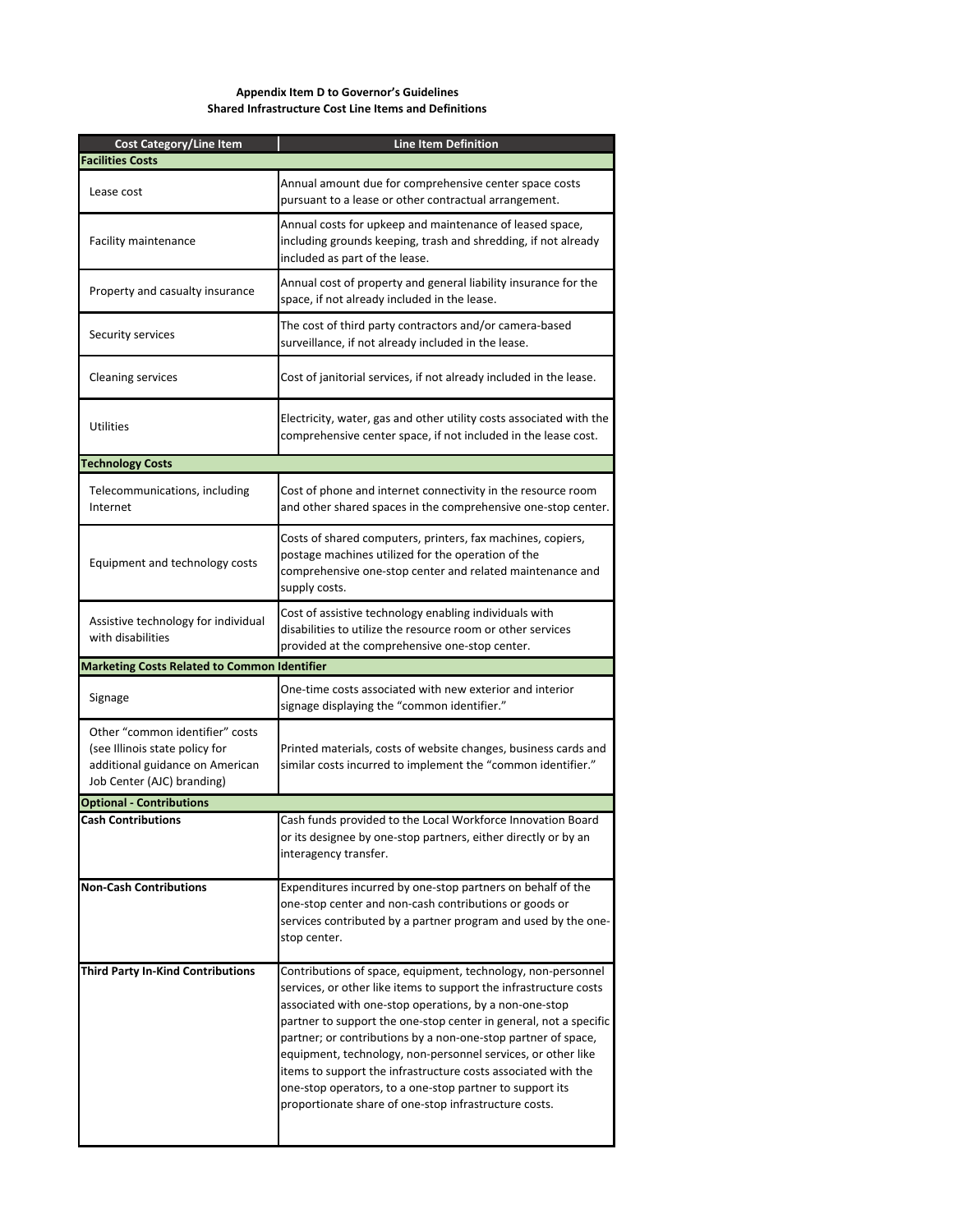# **Appendix Item D to Governor's Guidelines Selected List of Possible Local One‐Stop Delivery System Shared Costs**

| <b>Cost Type</b>                                                  | <b>Examples of Possible Shared System Costs</b>                                                                                                                                                                                                                                                                                                                                                                                                                      |
|-------------------------------------------------------------------|----------------------------------------------------------------------------------------------------------------------------------------------------------------------------------------------------------------------------------------------------------------------------------------------------------------------------------------------------------------------------------------------------------------------------------------------------------------------|
| <b>Costs related to local board functions</b>                     | Salary, benefits and other expenses associated with<br>1.<br>staffing board functions<br>Board meeting costs<br>2.<br>3.<br>Audit costs of incorporated boards<br>Errors and omissions insurance for board directors and<br>4.<br>officers<br>Costs associated with marketing services to employers<br>5.<br>and other customers<br>Costs of strategic data gathering and analysis projects<br>6.<br>intended to isolate area workforce needs, priorities and issues |
| Costs to promote integration and<br>streamlining of services      | Joint staff training, including staff of comprehensive one-<br>1.<br>stop centers<br>Customer satisfaction measurement<br>$\mathfrak{D}$ .<br>3.<br><b>Business services</b><br>Receptionist at comprehensive one-stop center<br>4.<br>5.<br>Resource room materials and staffing costs at<br>comprehensive one-stop centers or affiliated sites                                                                                                                     |
| Shared services costs authorized for<br>one-stop partner programs | Any allowable cost item (e.g., initial intake or needs<br>1.<br>assessments) agreed upon by local required partners                                                                                                                                                                                                                                                                                                                                                  |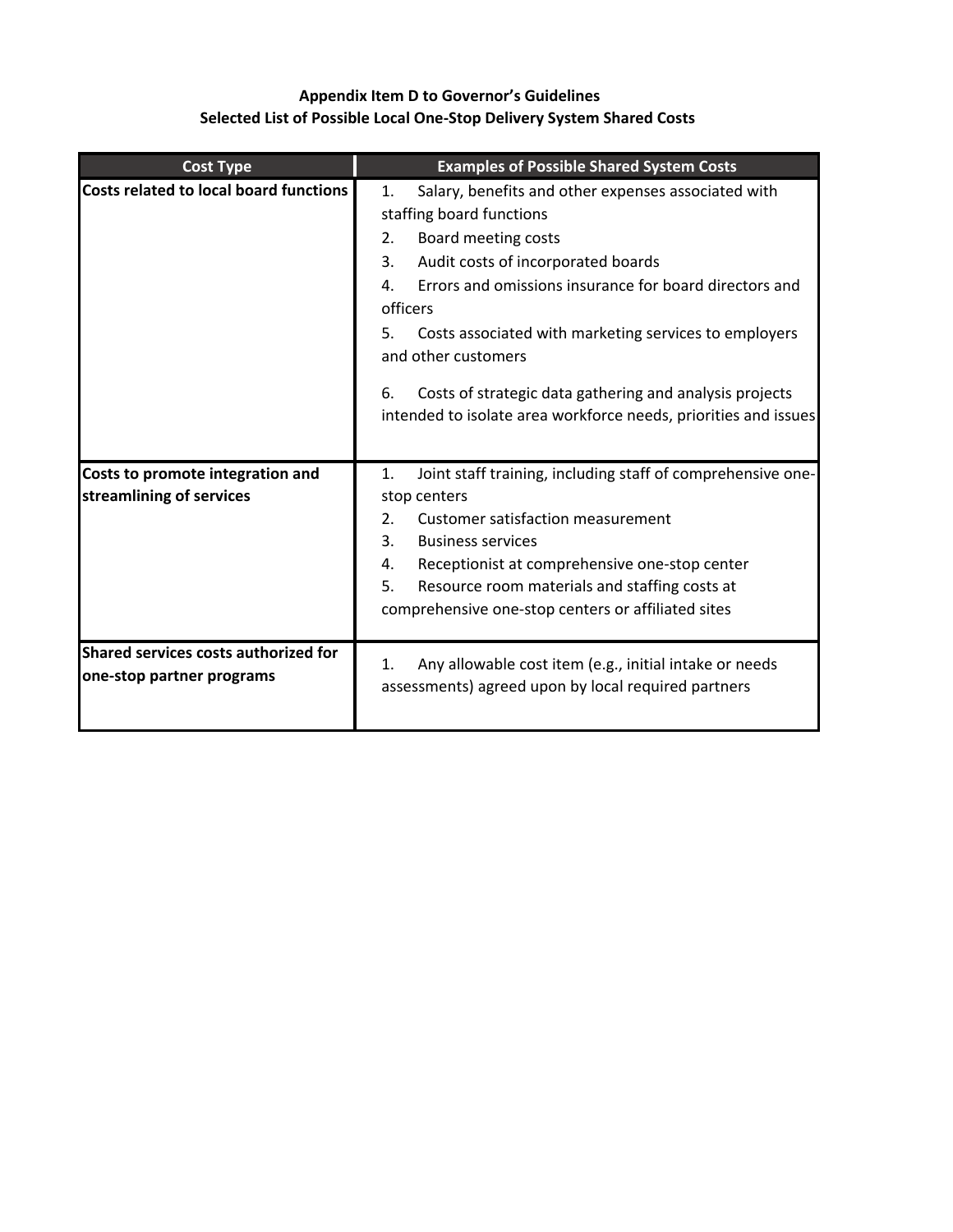#### <u>This tab is displays each partner's total FTE commitment across all service locations in the local area. This sheet will auto-populate with FTE Calculations for each center.</u>

#### **Local Workforce Innovation Area:**

**Cost Allocation Spreadsheets for PY: 2021**  $\sim$  100  $\mu$ 

**For the Center Located in: TOTAL ‐ ALL CENTERS**

| <b>Service Locations</b>               | <b>Sum of FTE Commitments Across All</b> | Required<br><b>Partner FTEs</b><br><b>Committed to</b><br><b>Provide Onsite</b><br>Program<br><b>Services</b> |                                                                                                                     | <b>Onsite FTEs Who Will be Cross-trained to</b><br><b>Provide Program Services on Behalf of Another Partner</b> |                                                                                                                     |                                                                          | <b>Total Onsite</b><br><b>FTEs</b> | <b>Offsite FTEs Providing</b><br><b>Program Services in the</b><br><b>Center via Direct Linkage</b> | <b>TOTAL FTES</b>        |                                               |             |
|----------------------------------------|------------------------------------------|---------------------------------------------------------------------------------------------------------------|---------------------------------------------------------------------------------------------------------------------|-----------------------------------------------------------------------------------------------------------------|---------------------------------------------------------------------------------------------------------------------|--------------------------------------------------------------------------|------------------------------------|-----------------------------------------------------------------------------------------------------|--------------------------|-----------------------------------------------|-------------|
|                                        |                                          |                                                                                                               | Contributing<br>Partner 1<br>Providing<br>Services on<br>Behalf of the<br>Partner in<br>Column B<br>(If applicable) | FTEs Cross-<br>trained to<br>Provide Other<br>Program<br>Services                                               | Contributing<br>Partner 2<br>Providing<br>Services on<br>Behalf of the<br>Partner in<br>Column B<br>(If applicable) | <b>FTEs Cross-</b><br>trained to<br>Provide Other<br>Program<br>Services |                                    |                                                                                                     |                          |                                               |             |
|                                        | Title IB - Adult, Youth, & Dis. Workers  | 31.00                                                                                                         |                                                                                                                     |                                                                                                                 |                                                                                                                     | <b>COL</b>                                                               | 31.00                              | $\sim$                                                                                              |                          | 31.00 Title IB - Adult, Youth, & Dis. Workers |             |
| Commerce                               | <b>TAA</b>                               | 2.00                                                                                                          |                                                                                                                     | $\sim$                                                                                                          |                                                                                                                     | <b>COL</b>                                                               | 2.00                               | $\sim$                                                                                              | 2.00 TAA                 |                                               | Commerce    |
|                                        | <b>CSBG</b>                              |                                                                                                               |                                                                                                                     | 0.25                                                                                                            |                                                                                                                     |                                                                          | 0.25                               | $\sim$                                                                                              |                          | 0.25 CSBG                                     |             |
|                                        | <b>Title III - Wagner-Peyser</b>         | 0.75                                                                                                          |                                                                                                                     | $\sim$                                                                                                          |                                                                                                                     | <b>COL</b>                                                               | 0.75                               | $\sim$                                                                                              |                          | 0.75 Title III - Wagner-Peyser                |             |
|                                        | Title III - MSFW                         | 0.25                                                                                                          |                                                                                                                     | $\sim$                                                                                                          |                                                                                                                     |                                                                          | 0.25                               | $\sim$                                                                                              |                          | 0.25 Title III - MSFW                         |             |
| <b>IDES</b>                            | <b>Veterans Services</b>                 | 2.00                                                                                                          |                                                                                                                     | <b>COL</b>                                                                                                      |                                                                                                                     |                                                                          | 2.00                               | <b>Section</b>                                                                                      |                          | 2.00 Veterans Services                        | <b>IDES</b> |
|                                        | <b>UI Comp Programs</b>                  |                                                                                                               |                                                                                                                     | $\sim$                                                                                                          |                                                                                                                     | $\sim$                                                                   | $\sim$                             | 0.25                                                                                                |                          | 0.25 UI Comp Programs                         |             |
|                                        | <b>TRA</b>                               | $\sim$                                                                                                        |                                                                                                                     | <b>COL</b>                                                                                                      |                                                                                                                     | $\sim$                                                                   | $\sim$ 10 $\pm$                    | 0.25                                                                                                | 0.25 TRA                 |                                               |             |
| <b>ICCB</b>                            | <b>Title II - Adult Education</b>        | 1.00                                                                                                          |                                                                                                                     | $\sim$                                                                                                          |                                                                                                                     | $\sim$                                                                   | 1.00                               | $\sim$                                                                                              |                          | 1.00 Title II - Adult Education               | ICCB        |
|                                        | <b>Career &amp; Tech Ed - Perkins</b>    | 1.00                                                                                                          |                                                                                                                     | $\sim$                                                                                                          |                                                                                                                     |                                                                          | 1.00                               | $\sim$                                                                                              |                          | 1.00 Career & Tech Ed - Perkins               |             |
| <b>DHS</b>                             | <b>Title IV - Vocational Rehab</b>       | 1.00                                                                                                          |                                                                                                                     | $\sim$                                                                                                          |                                                                                                                     |                                                                          | 1.00                               | <b>Section</b>                                                                                      |                          | 1.00 Title IV - Vocational Rehab              | <b>DHS</b>  |
|                                        | <b>TANF - DHS</b>                        |                                                                                                               |                                                                                                                     | $\sim$                                                                                                          |                                                                                                                     |                                                                          | <b>Section</b>                     | 0.25                                                                                                |                          | 0.25 TANF - DHS                               |             |
| Aging                                  | <b>SCSEP</b>                             | 0.25                                                                                                          |                                                                                                                     | <b>COL</b>                                                                                                      |                                                                                                                     |                                                                          | 0.25                               | <b>Section</b>                                                                                      |                          | 0.25 SCSEP                                    | Aging       |
| <b>DOC</b>                             | <b>Second Chance</b>                     |                                                                                                               |                                                                                                                     |                                                                                                                 |                                                                                                                     |                                                                          | $\sim$                             |                                                                                                     |                          | <b>Second Chance</b>                          | <b>DOC</b>  |
| <b>HUD</b>                             |                                          |                                                                                                               |                                                                                                                     | <b>COL</b>                                                                                                      |                                                                                                                     |                                                                          | $\sim$                             | $\sim$                                                                                              | $\overline{\phantom{a}}$ | <b>HUD</b>                                    |             |
| Title IC - Job Corp                    |                                          |                                                                                                               |                                                                                                                     | $\sim$                                                                                                          |                                                                                                                     |                                                                          | $\sim$                             | $\sim$                                                                                              | $\overline{\phantom{a}}$ | Title IC - Job Corp                           |             |
| <b>Title ID - National Farmworkers</b> |                                          | $\sim$                                                                                                        |                                                                                                                     | $\sim$                                                                                                          |                                                                                                                     | $\sim$                                                                   | $\sim$                             | $\sim$                                                                                              | $\overline{\phantom{a}}$ | <b>Title ID - National Farmworkers</b>        |             |
| Title ID - YouthBuild                  |                                          |                                                                                                               |                                                                                                                     |                                                                                                                 |                                                                                                                     |                                                                          | <b>Section</b>                     | $\sim$                                                                                              |                          | Title ID - YouthBuild                         |             |
| Other 1                                |                                          | $\sim$                                                                                                        |                                                                                                                     | $\sim$                                                                                                          |                                                                                                                     |                                                                          | <b>Section</b>                     | $\sim$                                                                                              |                          | Other 1                                       |             |
| Other 2                                |                                          |                                                                                                               |                                                                                                                     |                                                                                                                 |                                                                                                                     |                                                                          | $\sim$                             |                                                                                                     |                          | Other 2                                       |             |
| Other 3                                |                                          |                                                                                                               |                                                                                                                     | $\sim$                                                                                                          |                                                                                                                     | $\sim$                                                                   | <b>Section</b>                     | $\sim$                                                                                              | $\overline{\phantom{a}}$ | Other 3                                       |             |
| Other 4                                |                                          |                                                                                                               |                                                                                                                     |                                                                                                                 |                                                                                                                     | $\sim$                                                                   | <b>Section</b>                     | $\sim$                                                                                              | $\overline{\phantom{a}}$ | Other 4                                       |             |
| <b>TOTAL - SHARED COST FTES</b>        |                                          | 39.25                                                                                                         |                                                                                                                     | 0.25                                                                                                            |                                                                                                                     |                                                                          | 39.50                              | 0.75                                                                                                | 40.25                    |                                               |             |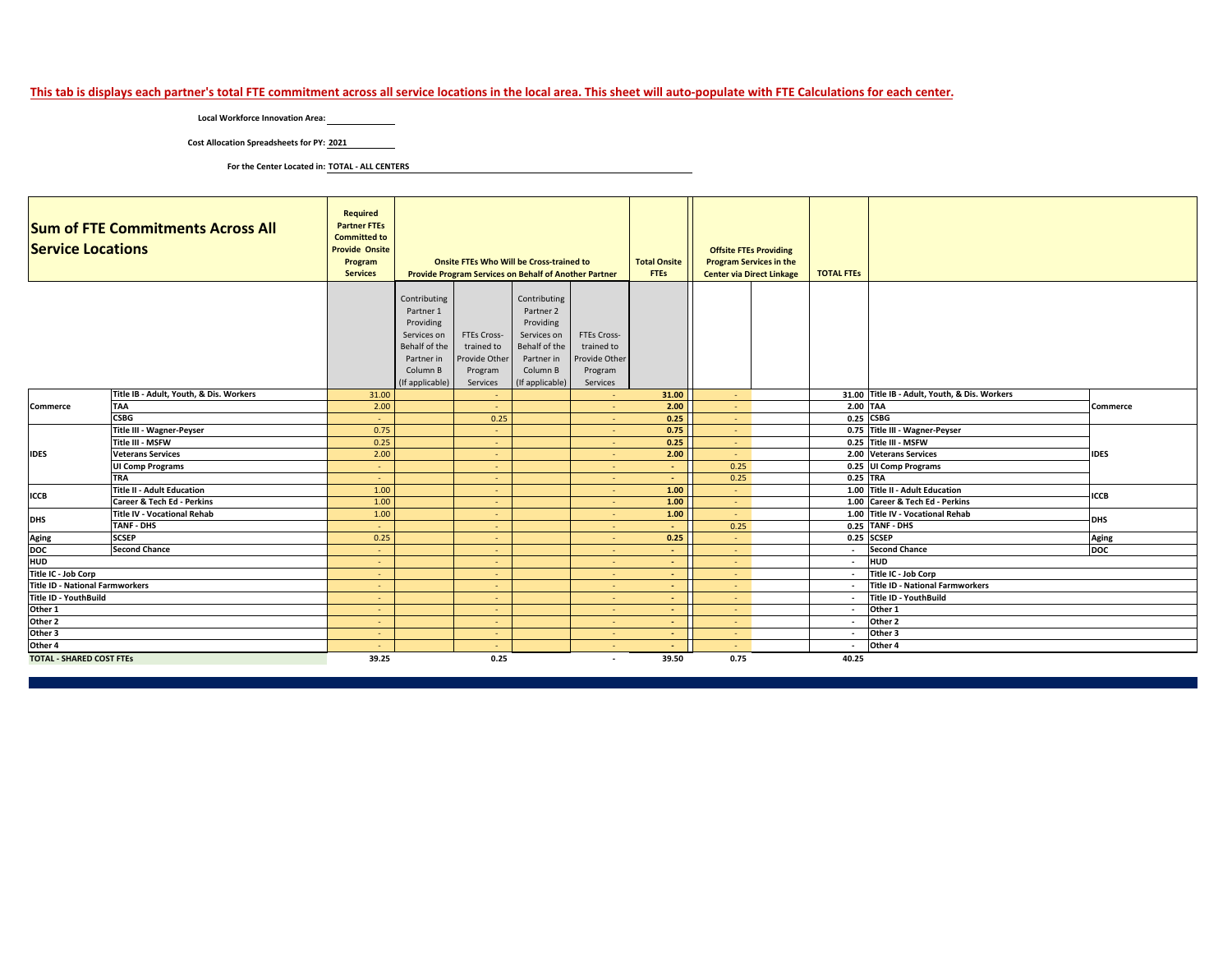$\overline{\phantom{a}}$ 

| 1 This tab is designed to show each partner's total FTE cost commitment across all service locations in the local area. This sheet will auto-populate with cost calculations for each center. |                                                                              |                                                  |                          |             |               |                 |            |               |          |            |                                             |                 |                        |               |               |               |      |               |      |               |          |               |      |        |           |
|-----------------------------------------------------------------------------------------------------------------------------------------------------------------------------------------------|------------------------------------------------------------------------------|--------------------------------------------------|--------------------------|-------------|---------------|-----------------|------------|---------------|----------|------------|---------------------------------------------|-----------------|------------------------|---------------|---------------|---------------|------|---------------|------|---------------|----------|---------------|------|--------|-----------|
|                                                                                                                                                                                               | Local Workforce Innovation Area:<br><u> Local Workforce Innovation Area:</u> |                                                  |                          |             |               |                 |            |               |          |            |                                             |                 |                        |               |               |               |      |               |      |               |          |               |      |        |           |
|                                                                                                                                                                                               | Cost Allocation Spreadsheets for PY: 2021                                    |                                                  |                          |             |               |                 |            |               |          |            |                                             |                 |                        |               |               |               |      |               |      |               |          |               |      |        |           |
|                                                                                                                                                                                               |                                                                              |                                                  |                          |             |               |                 |            |               |          |            |                                             |                 |                        |               |               |               |      |               |      |               |          |               |      |        |           |
|                                                                                                                                                                                               | For the Center Located in: TOTAL - ALL CENTERS                               |                                                  |                          |             |               |                 |            |               |          |            |                                             |                 |                        |               |               |               |      |               |      |               |          |               |      |        |           |
| <b>Shared Cost Category</b>                                                                                                                                                                   |                                                                              |                                                  |                          |             |               |                 |            |               |          |            | <b>Annual Budget Allocation to Partners</b> |                 |                        |               |               |               |      |               |      |               |          |               |      |        |           |
|                                                                                                                                                                                               |                                                                              |                                                  |                          | Commerce    |               |                 |            | <b>IDES</b>   |          |            | <b>ICCB</b>                                 |                 | <b>DHS</b>             |               | Aging         | DOC           |      |               |      |               |          |               |      |        |           |
|                                                                                                                                                                                               |                                                                              |                                                  |                          |             |               |                 |            |               |          |            |                                             |                 |                        |               |               |               |      |               |      |               |          |               |      |        |           |
|                                                                                                                                                                                               | Part 1<br><b>One-Stop Center</b>                                             |                                                  | iae<br>Bouth<br>P        |             |               |                 |            |               |          |            |                                             | 플루              |                        |               |               |               |      |               |      |               |          |               |      |        | Total     |
|                                                                                                                                                                                               | SHARED INFRASTRUCTURE COSTS                                                  | <b>Partner Responsible</b>                       | Adult<br>& Dis<br>Griker |             |               |                 |            |               |          |            |                                             | פ קי            | <b>Life</b><br>Boating |               |               |               |      |               |      |               |          |               |      |        |           |
|                                                                                                                                                                                               |                                                                              | <b>Total Annual Budget   for Payment (Payee)</b> |                          |             |               |                 |            |               |          |            |                                             |                 |                        |               |               |               |      |               |      |               |          |               |      |        |           |
| <b>Methodology Used - FTE Staffing</b>                                                                                                                                                        |                                                                              | 回                                                | 31.00                    | 2.00        | 0.25          | 0.75            | 0.25       | 2.00          | 0.25     | 0.25       | 1.00                                        | 1.00            | 1.00                   | 0.25          | 0.25          | 0.00          | 0.00 | 0.00          | 0.00 | 0.00          | 0.00     | 0.00          | 0.00 | 0.00   | 40.25     |
| If Other Methodology Used Define & Uncheck FTE box                                                                                                                                            |                                                                              |                                                  | N/A                      | N/A         | N/A           | N/A             | N/A        | N/A           | N/A      | N/A        | N/A                                         | N/A             | N/A                    | N/A           | N/A           | N/A           | N/A  | N/A           | N/A  | N/A           | N/A      | N/A           | N/A  | N/A    | $\bullet$ |
| 14 Facilities Costs                                                                                                                                                                           |                                                                              | \$ 179,182                                       |                          |             |               |                 |            |               |          |            |                                             |                 |                        |               |               |               |      |               |      |               |          |               |      |        |           |
| 5 Lease Cost                                                                                                                                                                                  |                                                                              | 166,382                                          | 128,145.14               | 8,267.43    | 1,033.43      | 3,100.29        | 1,033.43   | 8,267.43      | 1,033.43 | 1,033.43   | 4,133.71                                    | 4,133.71        | 4,133.71               | 1,033.43      | 1,033.43      |               |      |               |      |               |          |               |      |        | 166,382.0 |
| 16 Facility Maintenance                                                                                                                                                                       |                                                                              |                                                  |                          |             |               |                 |            |               |          |            |                                             |                 |                        |               |               |               |      |               |      |               |          |               |      |        |           |
| 17 Property and Casualty Insurance<br>18 Security Services<br>19 Cleaning Services                                                                                                            |                                                                              |                                                  | $\sim$                   |             |               | $\sim$          |            |               |          |            | $\sim$                                      |                 |                        |               |               |               |      |               |      |               |          |               |      |        |           |
|                                                                                                                                                                                               |                                                                              |                                                  |                          |             |               |                 |            |               |          |            |                                             |                 |                        |               |               |               |      |               |      |               |          |               |      |        |           |
|                                                                                                                                                                                               |                                                                              |                                                  | $\sim$                   |             |               | $\sim$          |            |               |          |            | $\sim$                                      |                 |                        |               |               |               |      |               |      |               |          |               |      |        |           |
| 20 Utilities                                                                                                                                                                                  |                                                                              | 10,800                                           | 8,318.01                 | 536.65      | 67.08         | 201.24          | 67.08      | 536.65        | 67.08    | 67.08      | 268.32<br>$\sim$                            | 268.32          | 268.32                 | 67.08         | 67.08         |               |      |               |      |               |          |               |      |        | 10,800.   |
| 21 List Other Facilities Costs<br>22 PPE Cost                                                                                                                                                 |                                                                              | 2,000                                            | 1,569.62                 | 101.27      |               | 37.97           | 12.66      | 101.27        | 12.66    | 12.66      | 50.63                                       | 50.63           | 50.63                  |               |               |               |      |               |      |               |          |               |      |        | 2,000.0   |
| 23 B - Customize Other Facilities Costs                                                                                                                                                       |                                                                              |                                                  |                          |             |               | $\sim$          |            |               |          |            | $\sim$                                      |                 |                        |               |               |               |      |               |      |               |          |               |      |        |           |
| 24 C - Customize Other Facilities Costs                                                                                                                                                       |                                                                              |                                                  | $\sim$                   |             |               |                 |            |               |          |            |                                             |                 |                        |               |               |               |      |               |      |               |          |               |      |        |           |
|                                                                                                                                                                                               |                                                                              |                                                  |                          |             |               |                 |            |               |          |            |                                             |                 |                        |               |               |               |      |               |      |               |          |               |      |        |           |
| 25 D - Customize Other Facilities Costs<br>26 E - Customize Other Facilities Costs                                                                                                            |                                                                              |                                                  |                          |             |               |                 |            |               |          |            |                                             |                 |                        |               |               |               |      |               |      |               |          |               |      |        |           |
| 27 Technology Costs                                                                                                                                                                           |                                                                              | 24,299                                           |                          |             |               |                 |            |               |          |            |                                             |                 |                        |               |               |               |      |               |      |               |          |               |      |        |           |
| 28 Telecommunications and Internet<br>29 Equipment and Technology Costs<br>30 Assistive Technology                                                                                            |                                                                              | 21,899                                           | 16,866.31                | 1,088.15    | 136.02        | 408.06          | 136.02     | 1,088.15      | 136.02   | 136.02     | 544.07                                      | 544.07          | 544.07                 | 136.02        | 136.02        |               |      |               |      |               |          |               |      |        | 21,899.0  |
|                                                                                                                                                                                               |                                                                              | 2,400                                            | 1,848.45                 | 119.25      | 14.91         | 44.72           | 14.91      | 119.25        | 14.91    | 14.91      | 59.63                                       | 59.63           | 59.63                  | 14.91         | 14.91         |               |      |               |      |               |          |               |      |        | 2,400.0   |
|                                                                                                                                                                                               |                                                                              |                                                  |                          |             |               | $\sim$          |            |               |          |            | $\sim$                                      |                 |                        |               |               |               |      |               |      |               |          |               |      |        |           |
| 31 List Other Technology Costs<br>32 F - Customize Other Technology Costs                                                                                                                     |                                                                              |                                                  |                          |             |               |                 |            |               |          |            |                                             |                 |                        |               |               |               |      |               |      |               |          |               |      |        |           |
| 33 G - Customize Other Technology Costs                                                                                                                                                       |                                                                              |                                                  |                          |             |               |                 |            |               |          |            |                                             |                 |                        |               |               |               |      |               |      |               |          |               |      |        |           |
| 34 H - Customize Other Technology Costs                                                                                                                                                       |                                                                              | <b>Contract</b>                                  | $\sim$                   |             |               |                 |            |               |          |            |                                             |                 |                        |               |               |               |      |               |      |               |          |               |      |        |           |
| 35   I - Customize Other Technology Costs                                                                                                                                                     |                                                                              | $\sim 100$                                       | $\sim$                   |             |               |                 |            |               |          |            |                                             |                 |                        |               |               |               |      |               |      |               |          |               |      |        |           |
| 35 J - Customize Other Technology Costs<br>37 Common Identifier Marketing Costs                                                                                                               |                                                                              |                                                  |                          |             |               |                 |            |               |          |            |                                             |                 |                        |               |               |               |      |               |      |               |          |               |      |        |           |
|                                                                                                                                                                                               |                                                                              | 4,000                                            |                          |             |               |                 |            |               |          |            |                                             |                 |                        |               |               |               |      |               |      |               |          |               |      |        |           |
| 38 Signage                                                                                                                                                                                    |                                                                              | 3,000                                            | 2,310.56                 | 149.07      | 18.63         | 55.90           | 18.63      | 149.07        | 18.63    | 18.63      | 74.53                                       | 74.53           | 74.53                  | 18.63         | 18.63         |               |      |               |      |               |          |               |      |        | 3,000.    |
| 39 List Other Common Identifier Costs                                                                                                                                                         |                                                                              |                                                  |                          |             |               | $\sim$          |            | $\sim$        |          |            | $\sim$                                      | $\sim$          |                        |               |               |               |      |               |      |               |          |               |      |        |           |
| 40 Marketing Costs<br>L - Customize Other Common Identifier Costs                                                                                                                             |                                                                              | 1,000                                            | 770.19<br>$\sim$         | 49.69       | 6.21          | 18.63<br>$\sim$ | 6.21       | 49.69         | 6.21     | 6.21       | 24.84<br>$\sim$                             | 24.84<br>$\sim$ | 24.84                  | 6.21          | 6.21          |               |      |               |      |               |          |               |      |        | 1,000.0   |
| 42 M - Customize Other Common Identifier Costs                                                                                                                                                |                                                                              |                                                  | $\sim$                   |             |               |                 |            |               |          |            |                                             |                 |                        |               |               |               |      |               |      |               |          |               |      |        |           |
| 43 N - Customize Other Common Identifier Costs                                                                                                                                                |                                                                              | $\sim$ 100 $\mu$                                 | $\sim$                   |             |               |                 |            |               |          |            |                                             |                 |                        |               |               |               |      |               |      |               |          |               |      |        |           |
| 44 O - Customize Other Common Identifier Costs                                                                                                                                                |                                                                              |                                                  |                          |             |               |                 |            |               |          |            |                                             |                 |                        |               |               |               |      |               |      |               |          |               |      |        |           |
| 47 Other Infrastructure Costs                                                                                                                                                                 |                                                                              |                                                  |                          |             |               |                 |            |               |          |            |                                             |                 |                        |               |               |               |      |               |      |               |          |               |      |        |           |
| 48 List Other Infrastructure Costs                                                                                                                                                            |                                                                              |                                                  | $\sim$                   |             |               |                 |            |               |          |            |                                             |                 |                        |               |               |               |      |               |      |               |          |               |      |        |           |
| 49 P - Customize Other Infrastructure Cost                                                                                                                                                    |                                                                              |                                                  |                          |             |               |                 |            |               |          |            |                                             |                 |                        |               |               |               |      |               |      |               |          |               |      |        |           |
| 50 Q - Customize Other Infrastructure Cost                                                                                                                                                    |                                                                              |                                                  |                          |             |               |                 |            |               |          |            |                                             |                 |                        |               |               |               |      |               |      |               |          |               |      |        |           |
| 51 R - Customize Other Infrastructure Cost                                                                                                                                                    |                                                                              | $\sim$ 100 $\mu$                                 |                          |             |               |                 |            |               |          |            |                                             |                 |                        |               |               |               |      |               |      |               |          |               |      |        |           |
| 52 S - Customize Other Infrastructure Cost<br>53 T - Customize Other Infrastructure Cost                                                                                                      |                                                                              |                                                  | $\sim$ $\sim$            |             |               |                 |            |               |          | $\sim$     |                                             |                 |                        |               |               | $\sim$        |      |               |      |               |          |               |      |        |           |
| 54 Total, Shared Infrastructure Costs                                                                                                                                                         | s.                                                                           | 207,481                                          | 159,828 \$               | $10,312$ \$ | $1,276$ \$    | $3,867$ \$      | $1,289$ \$ | $10,312$ \$   | 1,289 \$ | $1,289$ \$ | $5,156$ \$                                  | $5,156$ \$      | $5,156$ \$             | $1,276$ \$    | $1,276$ \$    | s.            |      |               | - \$ | - \$          | - \$     |               |      |        |           |
| Shared Infrastructure Cost per FTE                                                                                                                                                            |                                                                              | 5,155                                            |                          |             |               |                 |            |               |          |            |                                             |                 |                        |               |               |               |      |               |      |               |          |               |      |        |           |
|                                                                                                                                                                                               |                                                                              |                                                  |                          |             |               |                 |            |               |          |            |                                             |                 |                        |               |               |               |      |               |      |               |          |               |      |        |           |
| 57 Less Cash Contributions (Sum of All Center-Specific Contributions)                                                                                                                         |                                                                              | 207,481                                          | 159,828                  | 10,312      | 1,276         | 3,867           | 1,289      | 10,312        | 1,289    | 1,289      | 5,156                                       | 5,156           | 5,156                  | 1,276         | 1,276         |               |      |               |      |               |          |               |      |        | 207,48    |
| 58 Less Non-Cash Contributions (Sum of All Center-Specific Contributions)                                                                                                                     |                                                                              |                                                  |                          |             |               | $\sim$          |            |               |          |            | $\sim$                                      | $\sim$          | $\sim$                 |               |               |               |      |               |      |               |          |               |      |        |           |
| 9 Less Third-Party In-Kind Contributions (Sum of All Center-Specific Contributions)                                                                                                           |                                                                              |                                                  |                          |             |               |                 |            |               |          |            |                                             |                 |                        |               |               |               |      |               |      |               |          |               |      |        |           |
|                                                                                                                                                                                               |                                                                              | 207,481                                          | 159,828 \$               |             |               |                 |            |               |          |            |                                             |                 |                        |               | $1,276$ \$    |               |      |               |      |               |          |               |      |        |           |
|                                                                                                                                                                                               |                                                                              |                                                  |                          | $10,312$ \$ | $1,276$ \$    | 3,867 \$        | $1,289$ \$ | $10,312$ \$   | 1,289 \$ | $1,289$ \$ | $5,156$ \$                                  | $5,156$ \$      | $5,156$ \$             | $1,276$ \$    |               |               |      |               |      |               |          |               |      |        |           |
| <b>Balance</b><br>$rac{1}{2}$                                                                                                                                                                 | $\sim$                                                                       |                                                  | $\sim$ s                 | $\sim$ s    | $\sim$ $\sim$ | $\sim$ s        | $\sim$ s   | $\sim$ $\sim$ | $\sim$ s | $\sim$ s   | $\sim$ $\sim$                               | $\sim$ $\sim$   | $\sim$ s               | $\sim$ $\sim$ | $\sim$ $\sim$ | $\sim$ $\sim$ |      | $\sim$ $\sim$ |      | $\sim$ $\sim$ | $\sim$ s | $\sim$ $\sim$ | $-5$ | $\sim$ |           |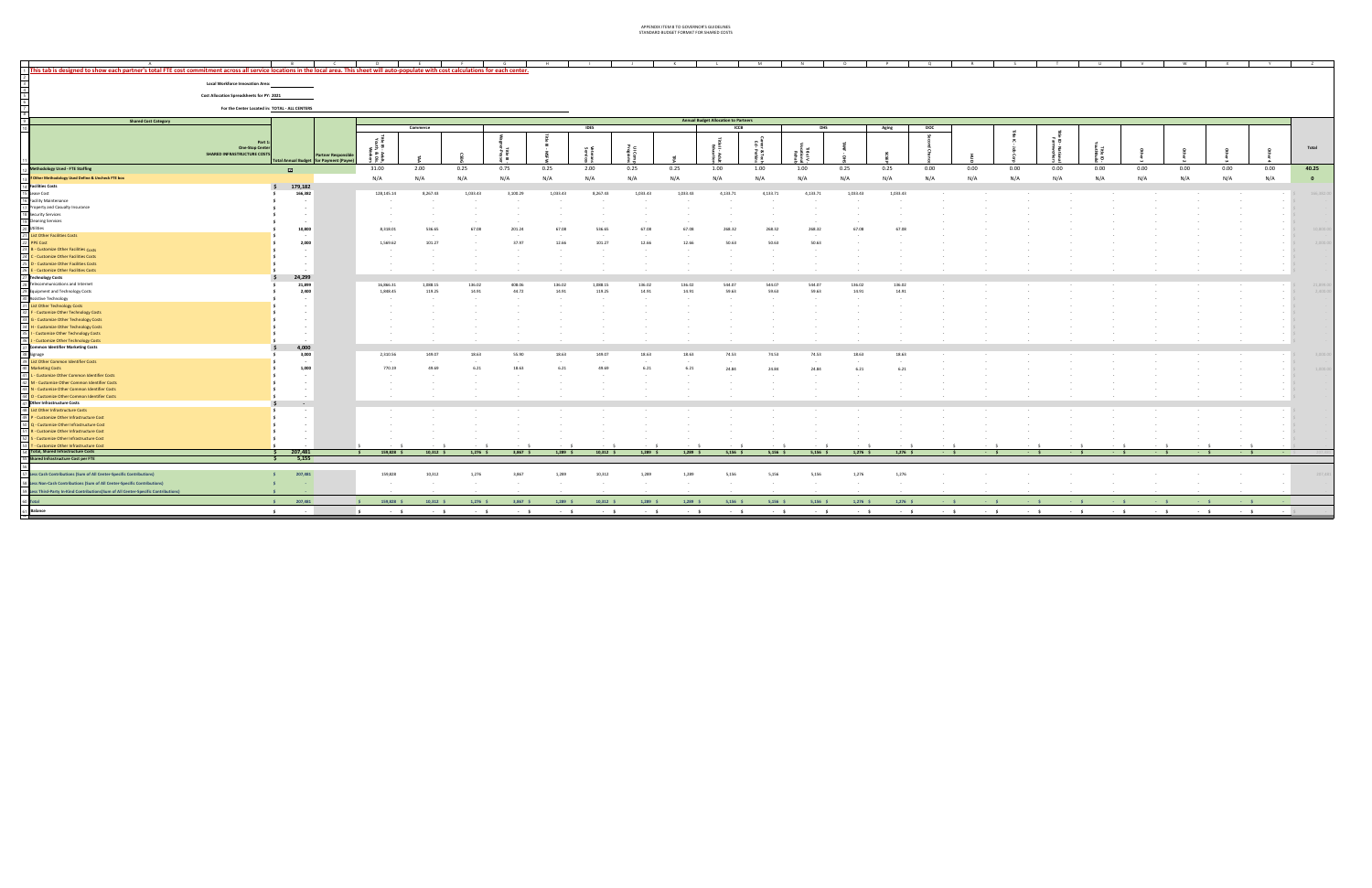| This tab is designed to show each partner's total FTE cost commitment across all service locations in the local area. This sheet will auto-populate with cost calculations for each center.                                         |                                  |                                                      |                                   |                                    |                                  |                                  |                                    |                                                                                                                                            |                                                                          |                                                                                                                                                                                                                                      |                                             |                               |                                 |                                    |                          |                                    |                                                                                                                                                   |                                    |                                    |                                      |                                    |                          |                                  |
|-------------------------------------------------------------------------------------------------------------------------------------------------------------------------------------------------------------------------------------|----------------------------------|------------------------------------------------------|-----------------------------------|------------------------------------|----------------------------------|----------------------------------|------------------------------------|--------------------------------------------------------------------------------------------------------------------------------------------|--------------------------------------------------------------------------|--------------------------------------------------------------------------------------------------------------------------------------------------------------------------------------------------------------------------------------|---------------------------------------------|-------------------------------|---------------------------------|------------------------------------|--------------------------|------------------------------------|---------------------------------------------------------------------------------------------------------------------------------------------------|------------------------------------|------------------------------------|--------------------------------------|------------------------------------|--------------------------|----------------------------------|
|                                                                                                                                                                                                                                     |                                  |                                                      |                                   |                                    |                                  |                                  |                                    |                                                                                                                                            |                                                                          |                                                                                                                                                                                                                                      |                                             |                               |                                 |                                    |                          |                                    |                                                                                                                                                   |                                    |                                    |                                      |                                    |                          |                                  |
| <b>Local Workforce Innovation Area:</b>                                                                                                                                                                                             |                                  |                                                      |                                   |                                    |                                  |                                  |                                    |                                                                                                                                            |                                                                          |                                                                                                                                                                                                                                      |                                             |                               |                                 |                                    |                          |                                    |                                                                                                                                                   |                                    |                                    |                                      |                                    |                          |                                  |
| Cost Allocation Spreadsheets for PY: 2021                                                                                                                                                                                           |                                  |                                                      |                                   |                                    |                                  |                                  |                                    |                                                                                                                                            |                                                                          |                                                                                                                                                                                                                                      |                                             |                               |                                 |                                    |                          |                                    |                                                                                                                                                   |                                    |                                    |                                      |                                    |                          |                                  |
| For the Center Located in: TOTAL - ALL CENTERS                                                                                                                                                                                      |                                  |                                                      |                                   |                                    |                                  |                                  |                                    |                                                                                                                                            |                                                                          |                                                                                                                                                                                                                                      |                                             |                               |                                 |                                    |                          |                                    |                                                                                                                                                   |                                    |                                    |                                      |                                    |                          |                                  |
| <b>Shared Cost Category</b>                                                                                                                                                                                                         |                                  |                                                      |                                   |                                    |                                  |                                  |                                    |                                                                                                                                            | <b>Annual Budget Allocation ot Partners</b>                              |                                                                                                                                                                                                                                      |                                             |                               |                                 |                                    |                          |                                    |                                                                                                                                                   |                                    |                                    |                                      |                                    |                          |                                  |
|                                                                                                                                                                                                                                     |                                  |                                                      | Commerce                          |                                    |                                  |                                  | <b>IDES</b>                        |                                                                                                                                            |                                                                          | ICCB                                                                                                                                                                                                                                 | <b>DHS</b>                                  |                               | Aging                           | <b>DOC</b>                         |                          |                                    |                                                                                                                                                   |                                    |                                    |                                      |                                    |                          |                                  |
|                                                                                                                                                                                                                                     |                                  |                                                      |                                   |                                    |                                  |                                  |                                    |                                                                                                                                            |                                                                          |                                                                                                                                                                                                                                      |                                             |                               |                                 |                                    |                          |                                    |                                                                                                                                                   |                                    |                                    |                                      |                                    |                          |                                  |
| Part 2: SHARED DELIVERY SYSTEM COSTS                                                                                                                                                                                                |                                  | ۔ ≑ ځ ≥                                              |                                   |                                    |                                  |                                  |                                    |                                                                                                                                            |                                                                          | م ڇ                                                                                                                                                                                                                                  |                                             |                               |                                 |                                    |                          |                                    |                                                                                                                                                   |                                    |                                    |                                      |                                    |                          | Total                            |
| Total Shared Delivery System Costs that are center-specific<br>(This section will automatically populate center-specific delivery system costs identified in each Shared Cost Center tab) Total Annual Budget   for Payment (Payee) | <b>Partner Responsibl</b>        | ୁ କୁ ବୁ<br>រន្ត្រី                                   |                                   |                                    |                                  |                                  |                                    |                                                                                                                                            |                                                                          |                                                                                                                                                                                                                                      | 柔喜!                                         |                               |                                 |                                    |                          |                                    |                                                                                                                                                   |                                    |                                    |                                      |                                    |                          |                                  |
| <b>Methodology Used - FTE Staffing</b>                                                                                                                                                                                              |                                  | 31                                                   | $\overline{2}$                    | 0.25                               | 0.75                             | 0.25                             | $\overline{2}$                     | 0.25<br>0.25                                                                                                                               |                                                                          | 1                                                                                                                                                                                                                                    | 1                                           | 0.25                          | 0.25                            | $\mathbf{0}$                       | $\overline{0}$           | $^{\circ}$                         | $\mathbf{0}$                                                                                                                                      | $\overline{0}$                     | - 0                                | $\mathbf{0}$                         | $\overline{0}$                     | $\Omega$                 | 40.25                            |
| If Other Methodology Used Define & Uncheck FTE box                                                                                                                                                                                  |                                  | N/A                                                  | N/A                               | N/A                                | N/A                              | N/A                              | N/A                                | N/A<br>N/A                                                                                                                                 | N/A                                                                      | N/A                                                                                                                                                                                                                                  | N/A                                         | N/A                           | N/A                             | N/A                                | N/A                      | N/A                                | N/A                                                                                                                                               | N/A                                | N/A                                | N/A                                  | N/A                                | N/A                      | $\mathbf{0}$                     |
| Total                                                                                                                                                                                                                               | 61,300                           |                                                      |                                   |                                    |                                  |                                  |                                    |                                                                                                                                            |                                                                          |                                                                                                                                                                                                                                      |                                             |                               |                                 |                                    |                          |                                    |                                                                                                                                                   |                                    |                                    |                                      |                                    |                          |                                  |
| One-Stop Center Reception<br>Resource Room Materials and Staffing                                                                                                                                                                   | 55,000                           | 42,360.25                                            | 2,732.92<br>$\sim$                | 341.61                             | 1,024.84<br>$\sim$               | 341.61<br>$\sim$                 | 2,732.92                           | 341.61<br>$\sim$                                                                                                                           | 341.61<br>1,366.46<br>$\sim$<br>$\sim$                                   | 1,366.46<br>$\sim$ 100 $\mu$                                                                                                                                                                                                         | 1,366.46<br>$\sim$                          | 341.61<br>$\sim$              | 341.61<br>$\sim$                | $\sim$<br>$\sim$                   | $\sim$ 100 $\pm$         | $\sim$                             | $\sim$                                                                                                                                            | $\sim$<br>$\sim$                   | $\sim$<br>$\sim$ 100 $\mu$         | $\sim$ 100 $\pm$<br>$\sim$ 100 $\mu$ | $\sim$ 100 $\pm$<br>$\sim$         |                          | 55,000.0                         |
| List Allowable Cost Item Agreed To                                                                                                                                                                                                  |                                  |                                                      |                                   |                                    | $\sim$                           |                                  |                                    | $\sim$                                                                                                                                     |                                                                          |                                                                                                                                                                                                                                      | $\sim$                                      |                               |                                 | $\sim$                             |                          |                                    |                                                                                                                                                   | $\sim$                             | $\sim$ 100 $\mu$                   | $\sim$ 100 $\mu$                     | $\sim$                             |                          |                                  |
| Finance and Billing<br>V - Customize Other Allowable Shared Local System Cost                                                                                                                                                       | 6,300                            | 4,852.17<br>$\sim$                                   | 313.04<br>$\sim$                  | 39.13<br>$\sim$                    | 117.39<br>$\sim$                 | 39.13<br>$\sim$                  | 313.04<br>$\sim$ 100 $\mu$         | 39.13<br>$\sim$                                                                                                                            | 39.13<br>156.52<br>$\sim$<br>$\sim$                                      | 156.52<br>$\sim 100$                                                                                                                                                                                                                 | 156.52<br>$\sim$                            | 39.13<br>$\sim$ 100 $\mu$     | 39.13<br>$\sim$ 100 $\mu$       |                                    |                          |                                    |                                                                                                                                                   | $\sim$                             | $\sim$ 100 $\mu$                   | $\sim$<br>$\sim$                     | $\sim$ $-$<br>$\sim$ $-$           |                          | 6,300.0                          |
| W - Customize Other Allowable Shared Local System Cost                                                                                                                                                                              |                                  | $\sim$                                               |                                   |                                    |                                  |                                  |                                    |                                                                                                                                            |                                                                          |                                                                                                                                                                                                                                      |                                             |                               |                                 |                                    |                          |                                    |                                                                                                                                                   |                                    |                                    |                                      |                                    |                          |                                  |
| <b>One-Stop Operator Costs Summed Across Centers</b>                                                                                                                                                                                |                                  |                                                      |                                   |                                    |                                  |                                  |                                    |                                                                                                                                            |                                                                          |                                                                                                                                                                                                                                      |                                             |                               |                                 |                                    |                          |                                    |                                                                                                                                                   |                                    |                                    |                                      |                                    |                          |                                  |
| One-Stop Operator (if costs allocated among all partners for each center, with the correlating contribution entered in Rows 89 -                                                                                                    |                                  |                                                      |                                   |                                    |                                  |                                  |                                    |                                                                                                                                            |                                                                          |                                                                                                                                                                                                                                      |                                             |                               |                                 |                                    |                          |                                    |                                                                                                                                                   |                                    |                                    |                                      |                                    |                          |                                  |
| 91, as applicable)                                                                                                                                                                                                                  | 20,640                           | 15.896.65                                            | 1.025.59                          | 128.20                             | 384.60                           | 128.20                           | 1.025.59                           | 128.20                                                                                                                                     | 128.20<br>512.80                                                         | 512.80                                                                                                                                                                                                                               | 512.80                                      | 128.20                        | 128.20                          |                                    |                          |                                    |                                                                                                                                                   |                                    |                                    |                                      |                                    |                          | 20,640.0                         |
| One-Stop Operator (if costs allocated among only some partners for each center, with the correlating contribution entered in                                                                                                        |                                  |                                                      |                                   |                                    |                                  |                                  |                                    |                                                                                                                                            |                                                                          |                                                                                                                                                                                                                                      |                                             |                               |                                 |                                    |                          |                                    |                                                                                                                                                   |                                    |                                    |                                      |                                    |                          |                                  |
| Rows 89 - 91, as applicable)                                                                                                                                                                                                        |                                  | $\sim$ $-$                                           |                                   |                                    |                                  |                                  |                                    |                                                                                                                                            | $\sim$                                                                   | $\sim 100$                                                                                                                                                                                                                           | $\sim 10^{-1}$                              |                               |                                 |                                    |                          |                                    |                                                                                                                                                   |                                    |                                    |                                      |                                    |                          |                                  |
| Total, Shared One Stop Delivery System Costs All Centers                                                                                                                                                                            | 81,940                           | \$63,109.07\$                                        | $4,071.55$ \$                     |                                    | $508.94 \quad $1,526.83 \quad $$ | $508.94 \quad $4,071.55 \quad $$ |                                    | $508.94$ \$                                                                                                                                | 508.94 \$ 2,035.78 \$ 2,035.78 \$ 2,035.78 \$                            |                                                                                                                                                                                                                                      |                                             | $508.94$ \$                   | $508.94$ \$                     |                                    |                          |                                    |                                                                                                                                                   |                                    |                                    |                                      |                                    |                          |                                  |
| Delivery System Costs per FTE                                                                                                                                                                                                       | 2,036                            |                                                      |                                   |                                    |                                  |                                  |                                    |                                                                                                                                            |                                                                          |                                                                                                                                                                                                                                      |                                             |                               |                                 |                                    |                          |                                    |                                                                                                                                                   |                                    |                                    |                                      |                                    |                          |                                  |
|                                                                                                                                                                                                                                     |                                  |                                                      |                                   |                                    |                                  |                                  |                                    |                                                                                                                                            |                                                                          |                                                                                                                                                                                                                                      |                                             |                               |                                 |                                    |                          |                                    |                                                                                                                                                   |                                    |                                    |                                      |                                    |                          |                                  |
| <b>Less Cash Contribution (Sum of All Center-Specific Contributions)</b><br>Less Non-Cash Contribution (Sum of All Center-Specific Contributions)                                                                                   | 81,940                           | 63,109.07                                            | 4,071.55                          | 508.94                             | 1,526.83                         | 508.94                           | 4,071.55                           | 508.94<br>$\sim$                                                                                                                           | 508.94<br>2,035.78                                                       | 2,035.78                                                                                                                                                                                                                             | 2,035.78                                    | 508.94                        | 508.94                          | $\sim$ 100 $\pm$                   |                          |                                    |                                                                                                                                                   |                                    |                                    |                                      | $\sim$                             |                          | 81,940.0                         |
| 6 Less Non-Cash Staffing (Sum of All Center-Specific Contributions)                                                                                                                                                                 |                                  | $\sim$                                               | $\sim$                            |                                    | $\sim$                           | $\sim$                           |                                    | $\sim$                                                                                                                                     | $\sim$<br>$\sim$                                                         |                                                                                                                                                                                                                                      | $\sim$                                      |                               | $\sim$                          | $\sim$                             |                          |                                    |                                                                                                                                                   |                                    |                                    |                                      | $\sim$                             |                          |                                  |
| <b>One-Stop Operator Contributions</b>                                                                                                                                                                                              |                                  |                                                      |                                   |                                    |                                  |                                  |                                    |                                                                                                                                            |                                                                          |                                                                                                                                                                                                                                      |                                             |                               |                                 |                                    |                          |                                    |                                                                                                                                                   |                                    |                                    |                                      |                                    |                          |                                  |
| 9 Less Cash Contribution - (Sum of All Center-Specific Contributions)<br>0 Less Non-Cash Contribution - (Sum of All Center-Specific Contributions)                                                                                  |                                  | $\sim$                                               |                                   |                                    |                                  |                                  |                                    |                                                                                                                                            |                                                                          |                                                                                                                                                                                                                                      |                                             |                               |                                 |                                    |                          |                                    |                                                                                                                                                   |                                    |                                    |                                      |                                    |                          |                                  |
| Less Non-Cash Staffing Contribution - (Sum of All Center-Specific Contributions)                                                                                                                                                    |                                  | $\sim$                                               |                                   |                                    |                                  |                                  |                                    |                                                                                                                                            |                                                                          |                                                                                                                                                                                                                                      |                                             |                               |                                 |                                    |                          |                                    |                                                                                                                                                   |                                    |                                    |                                      |                                    |                          |                                  |
| <b>Sub-Total - One-Stop Operator Contributions</b>                                                                                                                                                                                  |                                  |                                                      |                                   |                                    |                                  |                                  |                                    |                                                                                                                                            |                                                                          |                                                                                                                                                                                                                                      |                                             |                               |                                 |                                    |                          |                                    |                                                                                                                                                   |                                    |                                    |                                      |                                    |                          |                                  |
| Less Third-Party In-Kind Contributions (Sum of All Center-Specific Contributions)                                                                                                                                                   |                                  |                                                      |                                   |                                    |                                  |                                  |                                    |                                                                                                                                            |                                                                          |                                                                                                                                                                                                                                      |                                             |                               |                                 |                                    |                          |                                    |                                                                                                                                                   |                                    |                                    |                                      |                                    |                          |                                  |
| Total (Sum of All Center-Specific Contributions)                                                                                                                                                                                    | 81,940                           | 63,109 \$                                            | 4,072 \$                          | 509 \$                             | $1,527$ \$                       | 509 \$                           | 4,072 \$                           | 509 \$                                                                                                                                     | $509 \quad $$                                                            | $2,036$ \$<br>$2,036$ \$                                                                                                                                                                                                             | 2,036                                       | 509 \$                        | 509 \$                          |                                    |                          |                                    |                                                                                                                                                   | - \$                               |                                    |                                      |                                    |                          |                                  |
| <b>Balance</b><br>s.                                                                                                                                                                                                                |                                  | $\sim$<br>$\sim$ s                                   | $\cdot$ s                         | - \$                               | $\cdot$ s                        | $-5$                             | $-5$                               | $\sim$ s                                                                                                                                   | $\sim$ $\sim$ $\sim$                                                     | $\cdot$ s<br>$\sim$ \$                                                                                                                                                                                                               | $-5$                                        | $-5$                          | $\sim$ $\sim$ $\sim$            |                                    | - \$                     | . s                                |                                                                                                                                                   | - \$                               |                                    | - \$                                 | $-5$                               | $-5$                     |                                  |
| <b>Shared Cost Category</b>                                                                                                                                                                                                         |                                  |                                                      |                                   |                                    |                                  |                                  |                                    |                                                                                                                                            |                                                                          |                                                                                                                                                                                                                                      | <b>Annual Budget Allocation to Partners</b> |                               |                                 |                                    |                          |                                    |                                                                                                                                                   |                                    |                                    |                                      |                                    |                          |                                  |
|                                                                                                                                                                                                                                     |                                  |                                                      | Commerce                          |                                    |                                  |                                  | <b>IDES</b>                        |                                                                                                                                            |                                                                          | ICCB                                                                                                                                                                                                                                 | <b>DHS</b>                                  |                               | Aging                           | <b>DOC</b>                         |                          |                                    |                                                                                                                                                   |                                    |                                    |                                      |                                    |                          |                                  |
| Part 3: SHARED DELIVERY SYSTEM COSTS                                                                                                                                                                                                |                                  |                                                      |                                   |                                    |                                  |                                  |                                    |                                                                                                                                            |                                                                          | 도 로                                                                                                                                                                                                                                  |                                             |                               |                                 |                                    |                          |                                    |                                                                                                                                                   |                                    |                                    |                                      |                                    |                          | Total                            |
| Total, Shared One Stop Delivery Costs for the Local System NOT Charged to a Specific Center                                                                                                                                         | <b>Partner Responsibl</b>        |                                                      |                                   |                                    |                                  |                                  |                                    |                                                                                                                                            |                                                                          |                                                                                                                                                                                                                                      | itie IV -<br>ational<br>Rehab               |                               |                                 |                                    |                          |                                    |                                                                                                                                                   |                                    |                                    |                                      |                                    |                          |                                  |
| (Manually enter into the yellow cells of Column B the systemwide shared costs that are not charged to a specific center) Total Annual Budget for Payment (Payee)<br>Methodology Used - FTE Staffing                                 |                                  | 1 F 등                                                |                                   |                                    | ≨ ≣                              |                                  |                                    | 积                                                                                                                                          | en<br>#ieu                                                               | 흘                                                                                                                                                                                                                                    |                                             |                               |                                 |                                    |                          |                                    |                                                                                                                                                   | 불 로                                |                                    | $\overline{N}$                       |                                    |                          |                                  |
| M - Customize Other Common Identifier Costs                                                                                                                                                                                         |                                  | 1.00<br>N/A                                          | 2.00<br>N/A                       | 0.25<br>N/A                        | 0.75<br>N/A                      | 0.25<br>N/A                      | 2.00<br>N/A                        | 0.25<br>0.25<br>N/A<br>N/A                                                                                                                 | 1.00<br>N/A                                                              | 1.00<br>N/A                                                                                                                                                                                                                          | 1.00<br>N/A                                 | 0.25<br>N/A                   | 0.25<br>N/A                     | 0.00<br>N/A                        | 0.00<br>N/A              | 0.00<br>N/A                        | 0.00<br>N/A                                                                                                                                       | 0.00<br>N/A                        | 0.00<br>N/A                        | 0.00<br>N/A                          | 0.00<br>N/A                        | 0.00<br>N/A              | 10.25<br>$\overline{\mathbf{0}}$ |
| 3 Costs Related to Board Functions                                                                                                                                                                                                  | \$                               |                                                      |                                   |                                    |                                  |                                  |                                    |                                                                                                                                            |                                                                          |                                                                                                                                                                                                                                      |                                             |                               |                                 |                                    |                          |                                    |                                                                                                                                                   |                                    |                                    |                                      |                                    |                          |                                  |
| 34 Staffing Salary, Benefits, and Other Expenses                                                                                                                                                                                    |                                  |                                                      |                                   |                                    |                                  |                                  |                                    |                                                                                                                                            |                                                                          |                                                                                                                                                                                                                                      |                                             |                               |                                 |                                    |                          |                                    |                                                                                                                                                   |                                    |                                    |                                      |                                    |                          |                                  |
| <b>Board Meeting Costs</b><br>06 Audit Costs of Incorporated Boards                                                                                                                                                                 |                                  |                                                      |                                   |                                    |                                  |                                  |                                    |                                                                                                                                            |                                                                          |                                                                                                                                                                                                                                      |                                             |                               |                                 |                                    |                          |                                    |                                                                                                                                                   |                                    |                                    |                                      |                                    |                          |                                  |
| 7 Errors and Omission Insurance                                                                                                                                                                                                     |                                  |                                                      |                                   |                                    |                                  |                                  |                                    |                                                                                                                                            |                                                                          |                                                                                                                                                                                                                                      |                                             |                               |                                 |                                    |                          |                                    |                                                                                                                                                   |                                    |                                    |                                      |                                    |                          |                                  |
| 08 Costs Associated with Marketing Services<br>09 Costs of Strategic Data Gathering                                                                                                                                                 |                                  |                                                      |                                   |                                    |                                  |                                  |                                    |                                                                                                                                            |                                                                          |                                                                                                                                                                                                                                      |                                             |                               |                                 |                                    |                          |                                    |                                                                                                                                                   |                                    |                                    |                                      |                                    |                          |                                  |
| <b>Customize Other Costs Related to Board Functions</b>                                                                                                                                                                             |                                  |                                                      |                                   |                                    |                                  |                                  |                                    |                                                                                                                                            |                                                                          |                                                                                                                                                                                                                                      |                                             |                               |                                 |                                    |                          |                                    |                                                                                                                                                   |                                    |                                    |                                      |                                    |                          |                                  |
|                                                                                                                                                                                                                                     |                                  |                                                      |                                   |                                    |                                  |                                  |                                    |                                                                                                                                            |                                                                          |                                                                                                                                                                                                                                      |                                             |                               |                                 |                                    |                          |                                    |                                                                                                                                                   |                                    |                                    |                                      |                                    |                          |                                  |
| <b>Customize Other Costs Related to Board Functions</b>                                                                                                                                                                             |                                  |                                                      |                                   |                                    |                                  |                                  |                                    |                                                                                                                                            |                                                                          |                                                                                                                                                                                                                                      |                                             |                               |                                 |                                    |                          |                                    |                                                                                                                                                   |                                    |                                    |                                      |                                    |                          |                                  |
| <b>Customize Other Costs Related to Board Functions</b><br>ustomize Other Costs Related to Board Functions                                                                                                                          |                                  |                                                      |                                   |                                    |                                  |                                  |                                    |                                                                                                                                            |                                                                          |                                                                                                                                                                                                                                      |                                             |                               |                                 |                                    |                          |                                    |                                                                                                                                                   |                                    |                                    |                                      |                                    |                          |                                  |
| <b>Customize Other Costs Related to Board Functions</b>                                                                                                                                                                             |                                  |                                                      |                                   |                                    |                                  |                                  |                                    |                                                                                                                                            |                                                                          |                                                                                                                                                                                                                                      |                                             |                               |                                 |                                    |                          |                                    |                                                                                                                                                   |                                    |                                    |                                      |                                    |                          |                                  |
| <b>Customize Other Costs Related to Board Functions</b><br>sts to Promote Service Integratio                                                                                                                                        |                                  |                                                      |                                   |                                    |                                  |                                  |                                    |                                                                                                                                            |                                                                          |                                                                                                                                                                                                                                      |                                             |                               |                                 |                                    |                          |                                    |                                                                                                                                                   |                                    |                                    |                                      |                                    |                          |                                  |
| 7 Joint Staff Training                                                                                                                                                                                                              | $S = \frac{1}{2}$                |                                                      |                                   |                                    |                                  |                                  |                                    |                                                                                                                                            |                                                                          |                                                                                                                                                                                                                                      |                                             |                               |                                 |                                    |                          |                                    |                                                                                                                                                   |                                    |                                    |                                      |                                    |                          |                                  |
| 18 Customer Satisfaction Measurement<br>9 Business Services                                                                                                                                                                         |                                  |                                                      |                                   |                                    |                                  |                                  |                                    |                                                                                                                                            |                                                                          |                                                                                                                                                                                                                                      |                                             |                               |                                 |                                    |                          |                                    |                                                                                                                                                   |                                    |                                    |                                      |                                    |                          |                                  |
| 120 One-Stop Center Reception                                                                                                                                                                                                       |                                  |                                                      |                                   |                                    |                                  |                                  |                                    |                                                                                                                                            |                                                                          |                                                                                                                                                                                                                                      |                                             |                               |                                 |                                    |                          |                                    |                                                                                                                                                   |                                    |                                    |                                      |                                    |                          |                                  |
| 1 Resource Room Materials and Staffing<br>122 Customize Other Costs to Promote Integration                                                                                                                                          |                                  |                                                      |                                   |                                    |                                  |                                  |                                    |                                                                                                                                            |                                                                          |                                                                                                                                                                                                                                      |                                             |                               |                                 |                                    |                          |                                    |                                                                                                                                                   |                                    |                                    |                                      |                                    |                          |                                  |
| 123 Customize Other Costs to Promote Integration                                                                                                                                                                                    |                                  |                                                      |                                   |                                    |                                  |                                  |                                    |                                                                                                                                            |                                                                          |                                                                                                                                                                                                                                      |                                             |                               |                                 |                                    |                          |                                    |                                                                                                                                                   |                                    |                                    |                                      |                                    |                          |                                  |
| 124 Customize Other Costs to Promote Integration<br>125 Customize Other Costs to Promote Integration                                                                                                                                |                                  |                                                      |                                   |                                    |                                  |                                  |                                    |                                                                                                                                            |                                                                          |                                                                                                                                                                                                                                      |                                             |                               |                                 |                                    |                          |                                    |                                                                                                                                                   |                                    |                                    |                                      |                                    |                          |                                  |
| 126 Customize Other Costs to Promote Integration                                                                                                                                                                                    |                                  |                                                      |                                   |                                    |                                  |                                  |                                    |                                                                                                                                            |                                                                          |                                                                                                                                                                                                                                      |                                             |                               |                                 |                                    |                          |                                    |                                                                                                                                                   |                                    |                                    |                                      |                                    |                          |                                  |
| <b>Customize Other Costs to Promote Integration</b>                                                                                                                                                                                 |                                  |                                                      |                                   |                                    |                                  |                                  |                                    |                                                                                                                                            |                                                                          |                                                                                                                                                                                                                                      |                                             |                               |                                 |                                    |                          |                                    |                                                                                                                                                   |                                    |                                    |                                      |                                    |                          |                                  |
| 28 Total, Shared One Stop Delivery Costs for the Local System NOT Charged to a Specific Center<br>$\sim$                                                                                                                            |                                  |                                                      |                                   |                                    |                                  |                                  |                                    |                                                                                                                                            |                                                                          |                                                                                                                                                                                                                                      |                                             |                               |                                 |                                    |                          |                                    |                                                                                                                                                   |                                    |                                    |                                      |                                    |                          |                                  |
| 9 Delivery System Costs per FTE<br>$\mathsf{S}$                                                                                                                                                                                     | <b>State State</b>               |                                                      |                                   |                                    |                                  |                                  |                                    |                                                                                                                                            |                                                                          |                                                                                                                                                                                                                                      |                                             |                               |                                 |                                    |                          |                                    |                                                                                                                                                   |                                    |                                    |                                      |                                    |                          |                                  |
| 31 Less Cash Contribution (Not applied to a specific center)                                                                                                                                                                        |                                  |                                                      |                                   |                                    |                                  |                                  |                                    | the control of the control of the control of the control of                                                                                |                                                                          |                                                                                                                                                                                                                                      |                                             |                               |                                 |                                    |                          |                                    |                                                                                                                                                   |                                    |                                    |                                      |                                    |                          |                                  |
| 2 Less Non-Cash Contribution (Not applied to a specific center)<br>S.                                                                                                                                                               | <b>Contract</b>                  |                                                      |                                   |                                    |                                  |                                  |                                    |                                                                                                                                            |                                                                          |                                                                                                                                                                                                                                      |                                             |                               |                                 |                                    |                          |                                    |                                                                                                                                                   |                                    |                                    |                                      |                                    |                          |                                  |
| Less Non-Cash Staffing (Not applied to a specific center)<br>S<br>14 Less Third-Party In-Kind Contributions (Not applied to a specific center)                                                                                      | <b>Contract</b>                  |                                                      |                                   |                                    |                                  |                                  |                                    |                                                                                                                                            |                                                                          |                                                                                                                                                                                                                                      |                                             |                               |                                 |                                    |                          |                                    |                                                                                                                                                   |                                    |                                    |                                      |                                    |                          |                                  |
| <b>35 Total Contributions</b>                                                                                                                                                                                                       | <b>Contractor</b>                |                                                      |                                   |                                    |                                  |                                  |                                    |                                                                                                                                            |                                                                          |                                                                                                                                                                                                                                      |                                             |                               |                                 |                                    | <b>Contract Street</b>   |                                    | $\mathbf{S} = \mathbf{S}$ and $\mathbf{S} = \mathbf{S}$ and $\mathbf{S} = \mathbf{S}$ and $\mathbf{S} = \mathbf{S}$ and $\mathbf{S} = \mathbf{S}$ | $\mathbb{R}^n \times \mathbb{R}^n$ |                                    |                                      |                                    | $-5$                     |                                  |
| 36 Balance                                                                                                                                                                                                                          |                                  | $\sim$<br><b>Contract Contract Contract Contract</b> | <b>Contract Contract Contract</b> | <b>Contract Street</b>             | <b>Contract Street</b>           | <b>Contract Street</b>           | <b>Contract Street</b>             | <b>Contract Street</b>                                                                                                                     | <b><i>Contract Contract Contract</i></b>                                 | <b>Contract Contract Contract Contract Contract Contract Contract Contract Contract Contract Contract Contract Contract Contract Contract Contract Contract Contract Contract Contract Contract Contract Contract Contract Contr</b> | <b>Contract Street</b>                      |                               |                                 | $\sim$ $\sim$ $\sim$ $\sim$        | <b>Contract Street</b>   | <b>Contract Street</b>             | $\sim$ $\sim$ $\sim$ $\sim$ $\sim$                                                                                                                |                                    | $\sim$ $\sim$ $\sim$ $\sim$        | $\sim$ $\sim$ $\sim$ $\sim$          | $\sim$ $\sim$ $\sim$ $\sim$ $\sim$ |                          |                                  |
| 38 Summary of All Shared Costs All Centers + System                                                                                                                                                                                 |                                  |                                                      |                                   |                                    |                                  |                                  |                                    |                                                                                                                                            |                                                                          |                                                                                                                                                                                                                                      |                                             |                               |                                 |                                    |                          |                                    |                                                                                                                                                   |                                    |                                    |                                      |                                    |                          |                                  |
| --<br>39 Total, Shared Costs All Centers+System                                                                                                                                                                                     | $\frac{1}{2}$ 289,421            |                                                      |                                   |                                    |                                  |                                  |                                    | \$222,937 \$14,383 \$1,785 \$5,394 \$1,798 \$14,383 \$1,798 \$1,798 \$7,192 \$7,192 \$7,192 \$1,785 \$1,785 \$\$\$\$\$\$\$\$\$\$\$\$\$\$\$ |                                                                          |                                                                                                                                                                                                                                      |                                             |                               |                                 |                                    |                          |                                    |                                                                                                                                                   |                                    |                                    |                                      |                                    | <b>State Street</b>      |                                  |
| 10 Less Cash Contributions                                                                                                                                                                                                          | 289,421                          | 222,937                                              | 14,383                            | 1,785                              | 5,394                            | 1,798<br><b>Contract</b>         | 14,383                             | 1,798                                                                                                                                      | 1,798<br>7,192                                                           | 7,192                                                                                                                                                                                                                                | 7,192                                       | 1,785                         | 1,785                           | $\sim$                             | <b>Contract Contract</b> | $\sim$                             |                                                                                                                                                   |                                    |                                    | <b>Contract</b>                      | <b>Contract Contract</b>           |                          |                                  |
| 11 Less Non-Cash Contributions<br>42 Less Non-Cash Staffing                                                                                                                                                                         | $\sim 10^{-1}$<br>$\sim 10^{-1}$ | <b>Contract</b><br>$\sim 100$                        | <b>Contractor</b><br>$\sim 100$   | <b>Contract</b><br><b>Contract</b> | <b>Contract</b><br>$\sim 100$    | <b>Contract</b>                  | <b>Contract</b><br>$\sim 10^{-11}$ | <b>Contract</b><br><b>Contract</b>                                                                                                         | <b>Contract</b><br><b>Contract</b><br><b>Contract</b><br><b>Contract</b> | <b>Contract</b><br><b>Contract</b>                                                                                                                                                                                                   | <b>Contract</b><br>$\sim 100$               | <b>Contract</b><br>$\sim 100$ | <b>Contractor</b><br>$\sim 100$ | <b>Contract</b><br><b>Contract</b> | <b>Contract</b>          | <b>Contract</b><br>$\sim 10^{-11}$ | $\sim 100$<br>$\sim 10^{-1}$                                                                                                                      | <b>Contract</b><br>$\sim 10^{-1}$  | <b>Contract</b><br>$\sim 10^{-11}$ | $\sim 100$                           | $\sim 10^{-11}$                    | $\sim$ $-$<br>$\sim 100$ |                                  |
| 43 Less Cash Contribution Toward One-Stop Operator Costs                                                                                                                                                                            | $\sim 10^{-1}$                   |                                                      |                                   |                                    |                                  |                                  |                                    |                                                                                                                                            |                                                                          |                                                                                                                                                                                                                                      |                                             |                               |                                 |                                    |                          |                                    |                                                                                                                                                   |                                    |                                    |                                      |                                    |                          |                                  |
| 44 Less Non-Cash Contribution Toward One-Stop Operator Costs<br>45 Less Non-Cash Staffing Contribution Toward One-Stop Operator Costs                                                                                               | $\sim 10^{-1}$<br>$\sim$ $\sim$  |                                                      |                                   |                                    |                                  |                                  |                                    |                                                                                                                                            |                                                                          |                                                                                                                                                                                                                                      |                                             |                               |                                 |                                    |                          |                                    |                                                                                                                                                   |                                    |                                    |                                      |                                    |                          |                                  |
| 46 Total Contribution Toward One-Stop Operator Costs                                                                                                                                                                                | $\sim$                           | $\sim$ $-$                                           | $\sim$ 100 $\pm$                  | $\sim$ 100 $\pm$                   | $\sim 100$                       | $\sim$ 100 $\pm$                 | $\sim 10^{-11}$                    | $\sim 100$                                                                                                                                 | $\sim 100$<br><b>Contract</b>                                            | $\sim 100$                                                                                                                                                                                                                           | $\sim 100$                                  | $\sim 100$                    | <b>Contract Advised</b>         | and the state of                   | <b>Contractor</b>        | <b>Contractor</b>                  | <b>Contractor</b>                                                                                                                                 | and the state of                   | <b>Contract</b>                    | $\sim 100$ km s $^{-1}$              | $\sim$ 100 $\pm$                   | $\sim 100$               |                                  |
| 47 Less Third-Party In-Kind Contributions<br>48 Less All Contributions Total                                                                                                                                                        | 289,421                          | 222,937                                              | 14,383                            | 1,785                              | 5,394                            | 1,798                            | 14,383                             | 1,798                                                                                                                                      | 1,798<br>7,192                                                           | 7,192                                                                                                                                                                                                                                | 7,192                                       | 1,785                         | $\sim$<br>1,785                 | $\sim$ $-$                         | $\sim$ $-$               | $\sim$ $-$<br>$\sim 10^{-11}$      | $\sim 10^{-11}$                                                                                                                                   | $\sim$ $-$                         | $\sim$<br>$\sim$                   |                                      | $\sim$ $-$                         | $\sim$<br><b>Service</b> |                                  |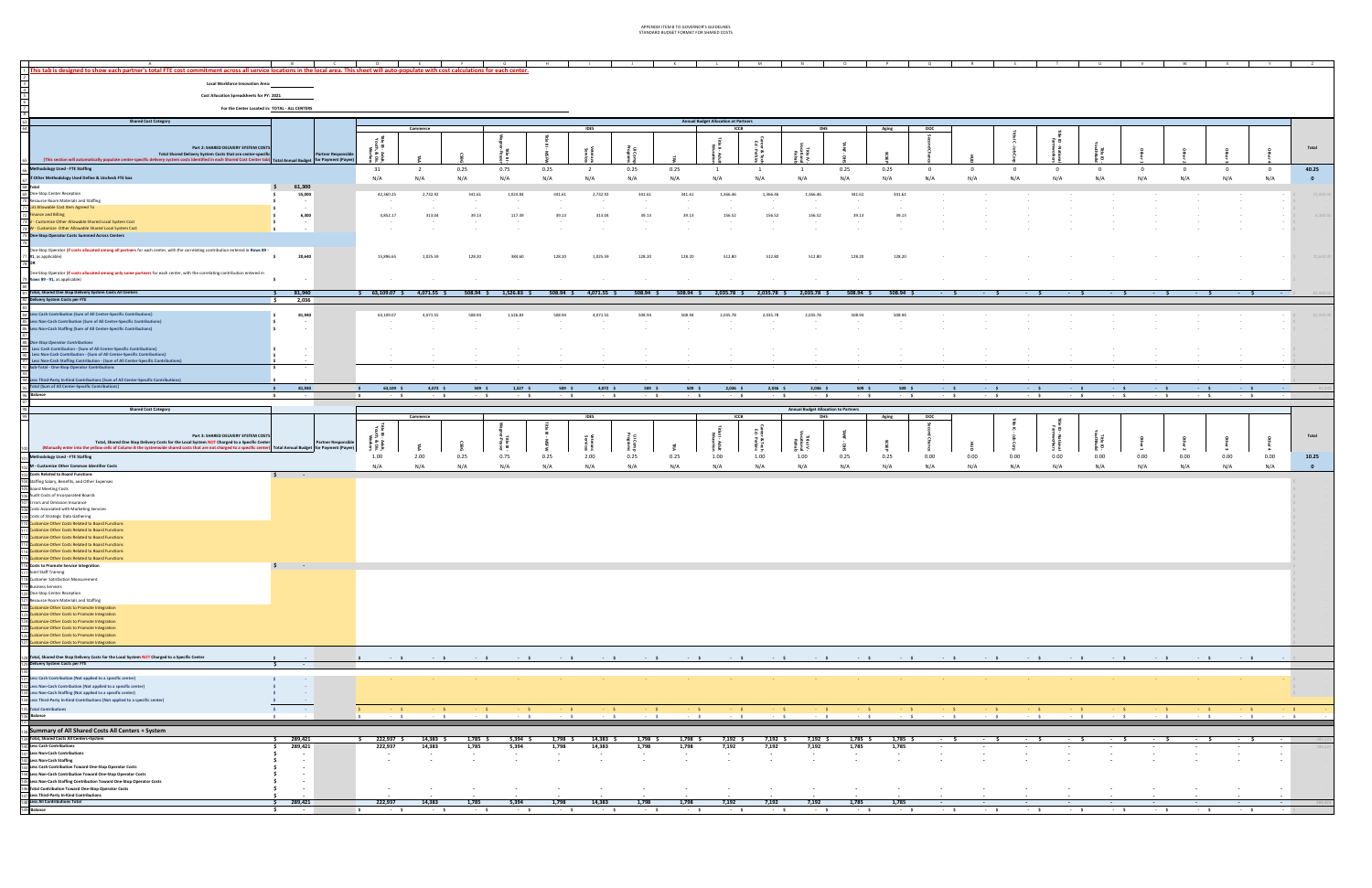| Column Crafterts the total cost of the ane stap apertor coupling the full term of the One Stap Operator Agreement, Columns C through AB break down the appural cost nor partner for this program war alone. The budget line it<br>CONTROL CHECKS THE ONE ON OF THE ORIGINUM SERVICES COVERING INCITED INTERNATION INCORPORATION CONTROL CONTROL OF DIVIOR INC ARRUIDED INTERNATION UNDER POLICE TO THIS PROGRAM ACTIVE THE WAGET THE WAGET THE READ SHOWN AND TH |                                                                                  |  |  |  |  |  |  |
|------------------------------------------------------------------------------------------------------------------------------------------------------------------------------------------------------------------------------------------------------------------------------------------------------------------------------------------------------------------------------------------------------------------------------------------------------------------|----------------------------------------------------------------------------------|--|--|--|--|--|--|
|                                                                                                                                                                                                                                                                                                                                                                                                                                                                  | ,他们就是一个人的人,他们就是一个人的人,他们就是一个人的人,他们就是一个人的人,他们就是一个人的人,他们就是一个人的人,他们就是一个人的人,他们就是一个人的人 |  |  |  |  |  |  |

| <b>One-Stop Operator Costs &amp; Payments</b> |                             |                          | Commerce    |  |             |  |            |  |             |           |             | <b>IDES</b> |          |                    |     |           | <b>ICCB</b> |           |            | <b>DHS</b> |            | Aging        | <b>DOC</b> |     |          | Title ID - |           |         |         |         |         |       |
|-----------------------------------------------|-----------------------------|--------------------------|-------------|--|-------------|--|------------|--|-------------|-----------|-------------|-------------|----------|--------------------|-----|-----------|-------------|-----------|------------|------------|------------|--------------|------------|-----|----------|------------|-----------|---------|---------|---------|---------|-------|
|                                               |                             |                          | OSO Costs   |  | Title IB -  |  |            |  |             | Title III |             |             |          |                    |     | Title II  |             | Career &  | Title IV - |            |            |              |            |     |          | National   |           |         |         |         |         |       |
|                                               | Total OSO Costs             |                          | Annua       |  | Adult, D/W, |  |            |  |             | Wagner-   | Title III - |             |          | Veterans   UI Comp |     | Adult     |             | Tech Ed - | Vocationa  |            | TANF -     |              | Second     |     | Title IC | Farm-      | Title ID  |         |         |         |         | Total |
|                                               | <b>Full Contract Period</b> |                          | Budget Year |  | Youth       |  | <b>TAA</b> |  | <b>CSBG</b> | Peyser    | <b>MSFW</b> |             | Services | Programs           | TRA | Education |             | Perkins   |            |            | <b>DHS</b> | <b>SCSEP</b> | Chance     | HUD | Job Corp | workers    | 'outhBuil | Other 1 | Other 2 | Other 3 | Other 4 | Check |
| Personnel                                     |                             |                          |             |  |             |  |            |  |             |           |             |             |          |                    |     |           |             |           |            |            |            |              |            |     |          |            |           |         |         |         |         |       |
| <b>Fringe Benefits</b>                        |                             | $\overline{\phantom{a}}$ |             |  |             |  |            |  |             |           |             |             |          |                    |     |           |             |           |            |            |            |              |            |     |          |            |           |         |         |         |         |       |
| Travel                                        |                             | $\overline{\phantom{a}}$ |             |  |             |  |            |  |             |           |             |             |          |                    |     |           |             |           |            |            |            |              |            |     |          |            |           |         |         |         |         |       |
| Equipment                                     |                             | $\sim$                   |             |  |             |  |            |  |             |           |             |             |          |                    |     |           |             |           |            |            |            |              |            |     |          |            |           |         |         |         |         |       |
| Supplies                                      |                             | $\overline{\phantom{a}}$ |             |  |             |  |            |  |             |           |             |             |          |                    |     |           |             |           |            |            |            |              |            |     |          |            |           |         |         |         |         |       |
| Contractual Services & Subawards              |                             | $-$                      |             |  |             |  |            |  |             |           |             |             |          |                    |     |           |             |           |            |            |            |              |            |     |          |            |           |         |         |         |         |       |
| Consultant                                    |                             | $\overline{\phantom{a}}$ |             |  |             |  |            |  |             |           |             |             |          |                    |     |           |             |           |            |            |            |              |            |     |          |            |           |         |         |         |         |       |
| Occupancy                                     |                             | $-$                      |             |  |             |  |            |  |             |           |             |             |          |                    |     |           |             |           |            |            |            |              |            |     |          |            |           |         |         |         |         |       |
| Telecommunications                            |                             | $\sim$                   |             |  |             |  |            |  |             |           |             |             |          |                    |     |           |             |           |            |            |            |              |            |     |          |            |           |         |         |         |         |       |
| Training and Education                        |                             | $\overline{\phantom{a}}$ |             |  |             |  |            |  |             |           |             |             |          |                    |     |           |             |           |            |            |            |              |            |     |          |            |           |         |         |         |         |       |
| Direct Administrative Costs                   |                             | $\overline{\phantom{a}}$ |             |  |             |  |            |  |             |           |             |             |          |                    |     |           |             |           |            |            |            |              |            |     |          |            |           |         |         |         |         |       |
| <b>Miscellaneous Costs</b>                    |                             |                          |             |  |             |  |            |  |             |           |             |             |          |                    |     |           |             |           |            |            |            |              |            |     |          |            |           |         |         |         |         |       |
| <b>Total Direct</b>                           |                             |                          |             |  |             |  |            |  |             |           |             |             |          |                    |     |           |             |           |            |            |            |              |            |     |          |            |           |         |         |         |         |       |
| <b>Indirect Costs</b>                         |                             | $\overline{\phantom{0}}$ |             |  |             |  |            |  |             |           |             |             |          |                    |     |           |             |           |            |            |            |              |            |     |          |            |           |         |         |         |         |       |
| <b>TOTAL</b>                                  |                             |                          |             |  |             |  |            |  |             |           |             |             |          |                    |     |           |             |           |            |            |            |              |            |     |          |            |           |         |         |         |         |       |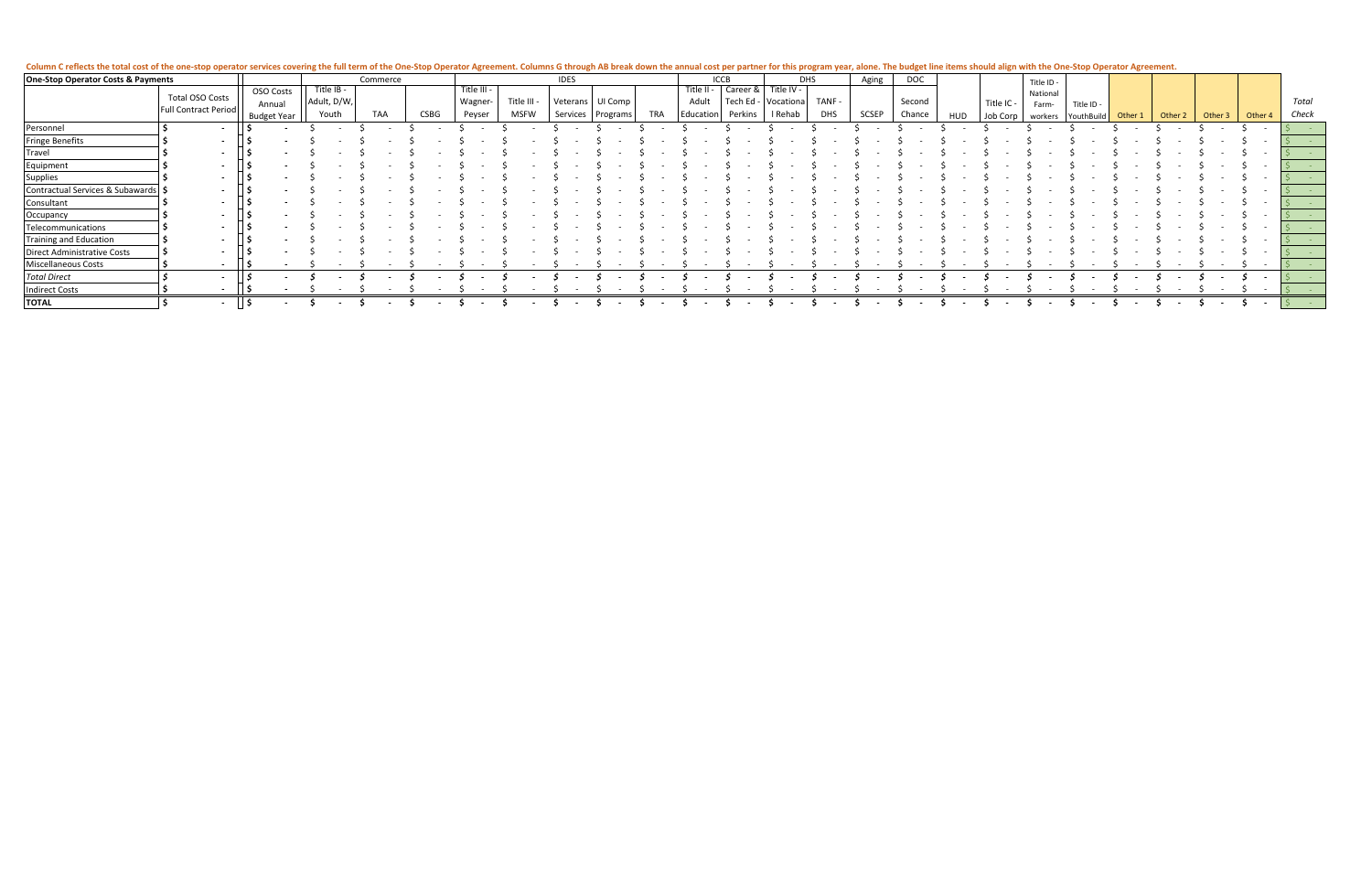#### **This tab is to be completed with each partner's FTE commitment specific to this center.**

**Local Workforce Innovation Area: 6**

**Cost Allocation Spreadsheets for PY: 2021**

**For the Center Located in: City (with center name if multiple centers in one city)**

|                                        |                                         | <b>Required</b><br><b>Partner FTEs</b><br><b>Committed to</b><br><b>Provide Onsite</b><br>Program<br><b>Services</b> |                                                                                                            |                                                                      | <b>Onsite FTEs Who Will be Cross-trained to</b><br><b>Provide Program Services on Behalf of Another Partner</b>   |                                                                      | <b>Total Onsite</b><br><b>FTES</b> | <b>Offsite FTEs</b><br>Providing<br>Program<br>Services in the<br>Center via<br>Direct Linkage   TOTAL FTEs |                                             |                                               |             |  |  |  |  |  |  |  |  |  |  |  |
|----------------------------------------|-----------------------------------------|----------------------------------------------------------------------------------------------------------------------|------------------------------------------------------------------------------------------------------------|----------------------------------------------------------------------|-------------------------------------------------------------------------------------------------------------------|----------------------------------------------------------------------|------------------------------------|-------------------------------------------------------------------------------------------------------------|---------------------------------------------|-----------------------------------------------|-------------|--|--|--|--|--|--|--|--|--|--|--|
|                                        |                                         |                                                                                                                      | Contributing Partner 1<br>Providing Services on<br>Behalf of the Partner in<br>Column B<br>(If applicable) | FTEs Cross-<br>trained to<br>Provide<br>Other<br>Program<br>Services | <b>Contributing Partner 2</b><br>Providing Services on<br>Behalf of the Partner in<br>Column B<br>(If applicable) | FTEs Cross-<br>trained to<br>Provide<br>Other<br>Program<br>Services |                                    |                                                                                                             |                                             |                                               |             |  |  |  |  |  |  |  |  |  |  |  |
|                                        | Title IB - Adult, Youth, & Dis. Workers | 31.00                                                                                                                |                                                                                                            |                                                                      |                                                                                                                   |                                                                      | 31.00                              |                                                                                                             |                                             | 31.00 Title IB - Adult, Youth, & Dis. Workers |             |  |  |  |  |  |  |  |  |  |  |  |
| <b>Commerce</b>                        | <b>TAA</b>                              | 2.00                                                                                                                 |                                                                                                            |                                                                      |                                                                                                                   |                                                                      | 2.00                               |                                                                                                             |                                             | 2.00 TAA<br><b>Commerce</b>                   |             |  |  |  |  |  |  |  |  |  |  |  |
|                                        | <b>CSBG</b>                             |                                                                                                                      | Title 1B                                                                                                   | 0.25                                                                 |                                                                                                                   |                                                                      | 0.25                               |                                                                                                             |                                             |                                               |             |  |  |  |  |  |  |  |  |  |  |  |
|                                        | Title III - Wagner-Peyser               | 0.75                                                                                                                 |                                                                                                            |                                                                      |                                                                                                                   |                                                                      | 0.75                               |                                                                                                             | 0.25 CSBG<br>0.75 Title III - Wagner-Peyser |                                               |             |  |  |  |  |  |  |  |  |  |  |  |
|                                        | Title III - MSFW                        | 0.25                                                                                                                 |                                                                                                            |                                                                      |                                                                                                                   |                                                                      | 0.25                               |                                                                                                             |                                             | 0.25 Title III - MSFW                         |             |  |  |  |  |  |  |  |  |  |  |  |
| <b>IDES</b>                            | <b>Veterans Services</b>                | 2.00                                                                                                                 |                                                                                                            |                                                                      |                                                                                                                   |                                                                      | 2.00                               |                                                                                                             |                                             | 2.00 Veterans Services                        | <b>IDES</b> |  |  |  |  |  |  |  |  |  |  |  |
|                                        | <b>UI Comp Programs</b>                 |                                                                                                                      |                                                                                                            |                                                                      |                                                                                                                   |                                                                      | $\sim$                             | 0.25                                                                                                        |                                             | 0.25 UI Comp Programs                         |             |  |  |  |  |  |  |  |  |  |  |  |
|                                        | TRA                                     | ٠                                                                                                                    |                                                                                                            |                                                                      |                                                                                                                   |                                                                      | $\sim$                             | 0.25                                                                                                        | 0.25 TRA                                    |                                               |             |  |  |  |  |  |  |  |  |  |  |  |
| <b>ICCB</b>                            | <b>Title II - Adult Education</b>       | 1.00                                                                                                                 |                                                                                                            |                                                                      |                                                                                                                   |                                                                      | 1.00                               |                                                                                                             |                                             | 1.00 Title II - Adult Education               | ICCB        |  |  |  |  |  |  |  |  |  |  |  |
|                                        | Career & Tech Ed - Perkins              | 1.00                                                                                                                 |                                                                                                            |                                                                      |                                                                                                                   |                                                                      | 1.00                               |                                                                                                             |                                             | 1.00 Career & Tech Ed - Perkins               |             |  |  |  |  |  |  |  |  |  |  |  |
|                                        | <b>Title IV - Vocational Rehab</b>      | 1.00                                                                                                                 |                                                                                                            |                                                                      |                                                                                                                   |                                                                      | 1.00                               |                                                                                                             |                                             | 1.00 Title IV - Vocational Rehab              |             |  |  |  |  |  |  |  |  |  |  |  |
| <b>DHS</b>                             | <b>TANF - DHS</b>                       |                                                                                                                      |                                                                                                            |                                                                      |                                                                                                                   |                                                                      | $\sim$                             | 0.25                                                                                                        |                                             | 0.25 TANF - DHS                               | <b>DHS</b>  |  |  |  |  |  |  |  |  |  |  |  |
| <b>Aging</b>                           | <b>SCSEP</b>                            | 0.25                                                                                                                 |                                                                                                            |                                                                      |                                                                                                                   |                                                                      | 0.25                               |                                                                                                             |                                             | 0.25 SCSEP                                    | Aging       |  |  |  |  |  |  |  |  |  |  |  |
| DOC                                    | <b>Second Chance</b>                    |                                                                                                                      |                                                                                                            |                                                                      |                                                                                                                   |                                                                      | $\sim$                             |                                                                                                             | $\sim$                                      | <b>Second Chance</b>                          | <b>DOC</b>  |  |  |  |  |  |  |  |  |  |  |  |
| <b>HUD</b>                             |                                         |                                                                                                                      |                                                                                                            |                                                                      |                                                                                                                   |                                                                      | $\blacksquare$                     |                                                                                                             | $\sim$                                      | <b>HUD</b>                                    |             |  |  |  |  |  |  |  |  |  |  |  |
| Title IC - Job Corp                    |                                         |                                                                                                                      |                                                                                                            |                                                                      |                                                                                                                   |                                                                      | $\sim$                             |                                                                                                             | $\sim$                                      | Title IC - Job Corp                           |             |  |  |  |  |  |  |  |  |  |  |  |
| <b>Title ID - National Farmworkers</b> |                                         |                                                                                                                      |                                                                                                            |                                                                      |                                                                                                                   |                                                                      | $\sim$                             |                                                                                                             | $\sim$                                      | <b>Title ID - National Farmworkers</b>        |             |  |  |  |  |  |  |  |  |  |  |  |
| Title ID - YouthBuild                  |                                         |                                                                                                                      |                                                                                                            |                                                                      |                                                                                                                   |                                                                      | $\sim$                             |                                                                                                             | $\sim$                                      | Title ID - YouthBuild                         |             |  |  |  |  |  |  |  |  |  |  |  |
| Other 1                                |                                         |                                                                                                                      |                                                                                                            |                                                                      |                                                                                                                   |                                                                      | $\sim$                             |                                                                                                             | $\sim$                                      | Other 1                                       |             |  |  |  |  |  |  |  |  |  |  |  |
| Other 2                                |                                         |                                                                                                                      |                                                                                                            |                                                                      |                                                                                                                   |                                                                      | $\sim$                             |                                                                                                             | $\sim$                                      | Other 2                                       |             |  |  |  |  |  |  |  |  |  |  |  |
| Other 3                                |                                         |                                                                                                                      |                                                                                                            |                                                                      |                                                                                                                   |                                                                      | $\sim$                             |                                                                                                             | $\sim$                                      | Other 3                                       |             |  |  |  |  |  |  |  |  |  |  |  |
| Other 4                                |                                         |                                                                                                                      |                                                                                                            |                                                                      |                                                                                                                   |                                                                      |                                    |                                                                                                             | $\sim$                                      | Other 4                                       |             |  |  |  |  |  |  |  |  |  |  |  |
| <b>TOTAL - SHARED COST FTES</b>        |                                         | 39.25                                                                                                                |                                                                                                            | 0.25                                                                 |                                                                                                                   | $\sim$                                                               | 39.50                              | 0.75                                                                                                        | 40.25                                       |                                               |             |  |  |  |  |  |  |  |  |  |  |  |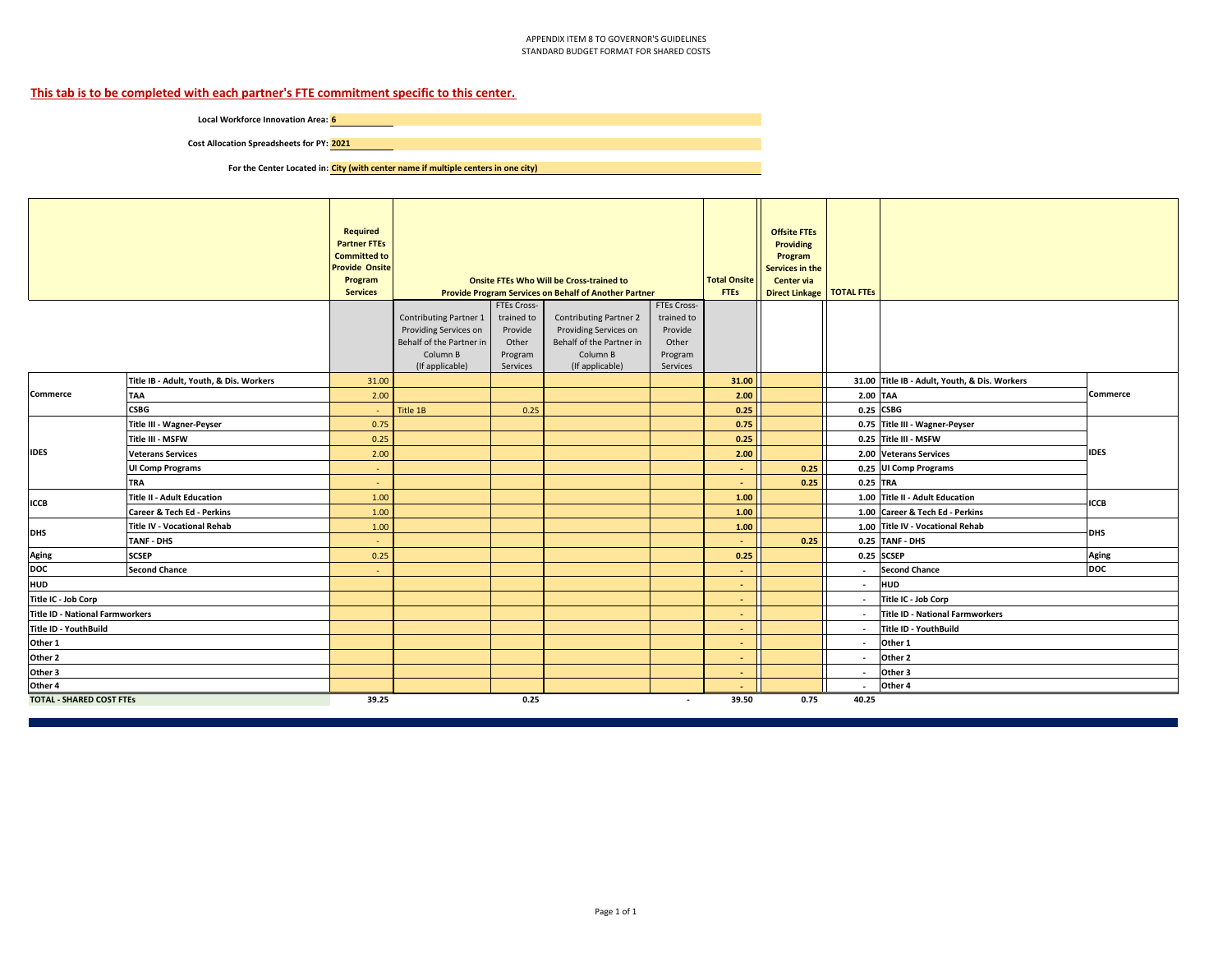|                                                                                                                                                                        |                                                                                    |                              |                |               |               |               |                |             |               |                                             | M             | N                       |               |               |                 |               |      |                |      |               |        |      |       |              |
|------------------------------------------------------------------------------------------------------------------------------------------------------------------------|------------------------------------------------------------------------------------|------------------------------|----------------|---------------|---------------|---------------|----------------|-------------|---------------|---------------------------------------------|---------------|-------------------------|---------------|---------------|-----------------|---------------|------|----------------|------|---------------|--------|------|-------|--------------|
| 1 Enter budgeted costs specific to this center for: 1) shared infrastructure costs and 2) service delivery system costs; and 3) any costs that apply to all locations. |                                                                                    |                              |                |               |               |               |                |             |               |                                             |               |                         |               |               |                 |               |      |                |      |               |        |      |       |              |
|                                                                                                                                                                        |                                                                                    |                              |                |               |               |               |                |             |               |                                             |               |                         |               |               |                 |               |      |                |      |               |        |      |       |              |
| Local Workforce Innovation Area: 6                                                                                                                                     |                                                                                    |                              |                |               |               |               |                |             |               |                                             |               |                         |               |               |                 |               |      |                |      |               |        |      |       |              |
| $\frac{4}{5}$<br>Cost Allocation Spreadsheets for PY: 2021                                                                                                             |                                                                                    |                              |                |               |               |               |                |             |               |                                             |               |                         |               |               |                 |               |      |                |      |               |        |      |       |              |
| 6                                                                                                                                                                      |                                                                                    |                              |                |               |               |               |                |             |               |                                             |               |                         |               |               |                 |               |      |                |      |               |        |      |       |              |
|                                                                                                                                                                        | For the Center Located in: City (with center name if multiple centers in one city) |                              |                |               |               |               |                |             |               |                                             |               |                         |               |               |                 |               |      |                |      |               |        |      |       |              |
|                                                                                                                                                                        |                                                                                    |                              |                |               |               |               |                |             |               |                                             |               |                         |               |               |                 |               |      |                |      |               |        |      |       |              |
| <b>Shared Cost Category</b>                                                                                                                                            |                                                                                    |                              |                |               |               |               |                |             |               | <b>Annual Budget Allocation to Partners</b> |               |                         |               |               |                 |               |      |                |      |               |        |      |       |              |
|                                                                                                                                                                        |                                                                                    |                              | Commerce       |               |               |               | <b>IDES</b>    |             |               | ICCB                                        |               | <b>DHS</b>              |               | Aging         | <b>DOC</b>      |               |      |                |      |               |        |      |       |              |
|                                                                                                                                                                        |                                                                                    | 55                           |                |               |               |               |                |             |               |                                             |               |                         |               |               |                 |               |      |                |      |               |        |      |       |              |
| Part 1<br><b>One-Stop Center</b>                                                                                                                                       |                                                                                    | " 출 출                        |                |               |               |               |                |             |               |                                             | 圖             |                         |               |               |                 |               |      |                |      |               |        |      |       | Total        |
|                                                                                                                                                                        | <b>Partner Responsible</b>                                                         | . Adult<br>.& Dis<br>(or ker |                |               |               |               |                |             |               |                                             | یو ہے         | itie IV<br>Reha<br>Reha |               |               |                 |               |      |                |      |               |        |      |       |              |
| SHARED INFRASTRUCTURE COSTS Total Annual Budget for Payment (Payee)                                                                                                    |                                                                                    |                              |                |               |               |               |                |             |               |                                             |               |                         |               |               |                 |               |      |                |      |               |        |      |       |              |
| <b>Methodology Used - FTE Staffing</b>                                                                                                                                 | $\Box$                                                                             | 31.00                        | 2.00           | 0.25          | 0.75          | 0.25          | 2.00           | 0.25        | 0.25          | 1.00                                        | 1.00          | 1.00                    | 0.25          | 0.25          | 0.00            | 0.00          | 0.00 | 0.00           | 0.00 | 0.00          | 0.00   | 0.00 | 0.00  | 40.25        |
| If Other Methodology Used Define & Uncheck FTE box                                                                                                                     |                                                                                    | N/A                          | N/A            | N/A           | N/A           | N/A           | N/A            | N/A         | N/A           | N/A                                         | N/A           | N/A                     | N/A           | N/A           | N/A             | N/A           | N/A  | N/A            | N/A  | N/A           | N/A    | N/A  | N/A   | $\mathbf{0}$ |
| 14 Facilities Costs                                                                                                                                                    | \$179,182.00                                                                       |                              |                |               |               |               |                |             |               |                                             |               |                         |               |               |                 |               |      |                |      |               |        |      |       |              |
| 15 Lease Cost                                                                                                                                                          | \$ 166,382.00 Title 1B                                                             | 128,145.14                   | 8,267.43       | 1,033.43      | 3,100.29      | 1,033.43      | 8,267.43       | 1,033.43    | 1,033.43      | 4,133.71                                    | 4,133.71      | 4,133.71                | 1,033.43      | 1,033.43      |                 |               |      |                |      |               |        |      |       | 166,382.     |
| 16 Facility Maintenance                                                                                                                                                |                                                                                    |                              |                |               |               |               |                |             |               |                                             |               |                         |               |               |                 |               |      |                |      |               |        |      |       |              |
| 17 Property and Casualty Insurance                                                                                                                                     |                                                                                    |                              |                |               |               |               |                |             |               |                                             |               |                         |               |               |                 |               |      |                |      |               |        |      |       |              |
| 18 Security Services                                                                                                                                                   |                                                                                    |                              |                |               |               |               |                |             |               |                                             |               |                         |               |               |                 |               |      |                |      |               |        |      |       |              |
| 19 Cleaning Services                                                                                                                                                   |                                                                                    |                              |                |               |               |               |                |             |               |                                             |               |                         |               |               |                 |               |      |                |      |               |        |      |       |              |
| 20 Utilities                                                                                                                                                           | \$ 10,800.00 Title 1B                                                              | 8,318.01                     | 536.65         | 67.08         | 201.24        | 67.08         | 536.65         | 67.08       | 67.08         | 268.32                                      | 268.32        | 268.32                  | 67.08         | 67.08         |                 |               |      |                |      |               |        |      |       | 10,800.0     |
| 21 List Other Facilities Costs                                                                                                                                         |                                                                                    |                              |                |               |               |               |                |             |               |                                             |               |                         |               |               |                 |               |      |                |      |               |        |      |       |              |
| 22 PPE Cost                                                                                                                                                            | $$2,000.00$ Title 1B                                                               | 1,569.62                     | 101.27         |               | 37.97         | 12.66         | 101.27         | 12.66       | 12.66         | 50.63                                       | 50.63         | 50.63                   |               |               |                 |               |      |                |      |               |        |      |       | 2,000.0      |
| 23 B - Customize Other Facilities Costs                                                                                                                                |                                                                                    |                              |                |               |               |               |                |             |               |                                             |               |                         |               |               |                 |               |      |                |      |               |        |      |       |              |
| 24 C - Customize Other Facilities Costs                                                                                                                                |                                                                                    |                              |                |               |               |               |                |             |               |                                             |               |                         |               |               |                 |               |      |                |      |               |        |      |       |              |
| 25 D - Customize Other Facilities Costs<br>26 E - Customize Other Facilities Costs                                                                                     |                                                                                    |                              |                |               |               |               |                |             |               |                                             |               |                         |               |               |                 |               |      |                |      |               |        |      |       |              |
| 27 Technology Costs                                                                                                                                                    | 24,299.00                                                                          |                              |                |               |               |               |                |             |               |                                             |               |                         |               |               |                 |               |      |                |      |               |        |      |       |              |
| 28 Telecommunications and Internet                                                                                                                                     | 21,899.00 Title 1B<br>$\sim$                                                       | 16,866.31                    | 1,088.15       | 136.02        | 408.06        | 136.02        | 1.088.15       | 136.02      | 136.02        | 544.07                                      | 544.07        | 544.07                  | 136.02        | 136.02        |                 |               |      |                |      |               |        |      |       | 21,899.0     |
| 29 Equipment and Technology Costs                                                                                                                                      | 2,400.00 Title 1B                                                                  | 1,848.45                     | 119.25         | 14.91         | 44.72         | 14.91         | 119.25         | 14.91       | 14.91         | 59.63                                       | 59.63         | 59.63                   | 14.91         | 14.91         | <b>STATE</b>    | $\sim$        |      | $\sim$         |      |               | $\sim$ |      |       | 2,400.0      |
| 30 Assistive Technology                                                                                                                                                |                                                                                    |                              |                |               |               |               |                |             |               |                                             |               |                         |               |               |                 |               |      |                |      |               |        |      |       |              |
| 31 List Other Technology Costs                                                                                                                                         |                                                                                    |                              |                |               |               |               |                |             |               |                                             |               |                         |               |               |                 |               |      |                |      |               |        |      |       |              |
| 32 F - Customize Other Technology Costs                                                                                                                                |                                                                                    |                              |                |               |               |               |                |             |               |                                             |               |                         |               |               |                 |               |      |                |      |               |        |      |       |              |
| 33 G - Customize Other Technology Costs                                                                                                                                |                                                                                    |                              |                |               |               |               |                |             |               |                                             |               |                         |               |               |                 |               |      |                |      |               |        |      |       |              |
| 34 H - Customize Other Technology Costs                                                                                                                                |                                                                                    |                              |                |               |               |               |                |             |               |                                             |               |                         |               |               |                 |               |      |                |      |               |        |      |       |              |
| 35   I - Customize Other Technology Costs                                                                                                                              |                                                                                    |                              |                |               |               |               |                |             |               |                                             |               |                         |               |               |                 |               |      |                |      |               |        |      |       |              |
| 36 J - Customize Other Technology Costs                                                                                                                                |                                                                                    |                              |                |               |               |               |                |             |               |                                             |               |                         |               |               |                 |               |      |                |      |               |        |      |       |              |
| 37 Common Identifier Marketing Costs                                                                                                                                   | \$ 4,000.00                                                                        |                              |                |               |               |               |                |             |               |                                             |               |                         |               |               |                 |               |      |                |      |               |        |      |       |              |
| 38 Signage<br>39 List Other Common Identifier Costs                                                                                                                    | 3,000.00 Title 1B                                                                  | 2,310.56                     | 149.07         | 18.63         | 55.90         | 18.63         | 149.07         | 18.63       | 18.63         | 74.53                                       | 74.53         | 74.53                   | 18.63         | 18.63         |                 |               |      |                |      |               |        |      |       | 3,000.0      |
| 40 Marketing Costs                                                                                                                                                     | $$ 1,000.00$ Title 1B                                                              | 770.19                       |                |               |               |               |                |             |               |                                             | 24.84         |                         |               |               | <b>Contract</b> |               |      | <b>Service</b> |      |               |        |      |       | 1,000.0      |
| 41 L - Customize Other Common Identifier Costs                                                                                                                         |                                                                                    |                              | 49.69          | 6.21          | 18.63         | 6.21          | 49.69          | 6.21        | 6.21          | 24.84                                       |               | 24.84                   | 6.21          | 6.21          |                 |               |      |                |      |               |        |      |       |              |
| 42 M - Customize Other Common Identifier Costs                                                                                                                         |                                                                                    |                              |                |               |               |               |                |             |               |                                             |               |                         |               |               |                 |               |      |                |      |               |        |      |       |              |
| 43 N - Customize Other Common Identifier Costs                                                                                                                         |                                                                                    |                              |                |               |               |               |                |             |               |                                             |               |                         |               |               |                 |               |      |                |      |               |        |      |       |              |
| 44 O - Customize Other Common Identifier Costs                                                                                                                         |                                                                                    |                              |                |               |               |               |                |             |               |                                             |               |                         |               |               |                 |               |      |                |      |               |        |      |       |              |
| 47 Other Infrastructure Costs                                                                                                                                          |                                                                                    |                              |                |               |               |               |                |             |               |                                             |               |                         |               |               |                 |               |      |                |      |               |        |      |       |              |
| 48 List Other Infrastructure Costs                                                                                                                                     |                                                                                    |                              |                |               |               |               |                |             |               |                                             |               |                         |               |               |                 |               |      |                |      |               |        |      |       |              |
| 49 P - Customize Other Infrastructure Cost                                                                                                                             |                                                                                    |                              |                |               |               |               |                |             |               |                                             |               |                         |               |               |                 |               |      |                |      |               |        |      |       |              |
| 50 Q - Customize Other Infrastructure Cost                                                                                                                             |                                                                                    |                              |                |               |               |               |                |             |               |                                             |               |                         |               |               |                 |               |      |                |      |               |        |      |       |              |
| 51 R - Customize Other Infrastructure Cost                                                                                                                             |                                                                                    |                              |                |               |               |               |                |             |               |                                             |               |                         |               |               |                 |               |      |                |      |               |        |      |       |              |
| 52 S - Customize Other Infrastructure Cost                                                                                                                             |                                                                                    |                              |                |               |               |               |                |             |               |                                             |               |                         |               |               |                 |               |      |                |      |               |        |      |       |              |
| 53 T - Customize Other Infrastructure Cost<br>54 Total, Shared Infrastructure Costs                                                                                    |                                                                                    |                              |                |               |               |               |                |             |               |                                             |               |                         |               |               |                 |               |      |                |      |               |        |      |       |              |
| 5 Shared Infrastructure Cost per FTE                                                                                                                                   | \$207,481.00<br>5,154.81                                                           | 159,828.28 \$                | $10,311.51$ \$ | 1,276.28 \$   | 3,866.81 \$   | 1,288.94 \$   | 10,311.51 \$   | 1,288.94 \$ | 1,288.94 \$   | 5,155.75 \$                                 | $5,155.75$ \$ | $5,155.75$ \$           | 1,276.28 \$   | $1,276.28$ \$ | $ \sqrt{5}$     | $-5$          | - \$ |                | $-5$ | - 15          | - IS   | $-5$ | - 1\$ |              |
|                                                                                                                                                                        |                                                                                    |                              |                |               |               |               |                |             |               |                                             |               |                         |               |               |                 |               |      |                |      |               |        |      |       |              |
| 57 Less Cash Contribution                                                                                                                                              | 207,481.00<br>S                                                                    | 159,828.28                   | 10,311.51      | 1,276.28      | 3,866.81      | 1,288.94      | 10,311.51      | 1,288.94    | 1,288.94      | 5,155.75                                    | 5,155.75      | 5,155.75                | 1,276.28      | 1,276.28      |                 |               |      |                |      |               |        |      |       | 207,481.0    |
|                                                                                                                                                                        |                                                                                    |                              |                |               |               |               |                |             |               |                                             |               |                         |               |               |                 |               |      |                |      |               |        |      |       |              |
| 58 Less Non-Cash Contribution                                                                                                                                          |                                                                                    |                              |                |               |               |               |                |             |               |                                             |               |                         |               |               |                 |               |      |                |      |               |        |      |       |              |
| 59 Less Third-Party In-Kind Contributions                                                                                                                              |                                                                                    |                              |                |               |               |               |                |             |               |                                             |               |                         |               |               |                 |               |      |                |      |               |        |      |       |              |
| 60 Total                                                                                                                                                               | \$207,481.00                                                                       | 159,828.28 \$                | 10,311.51 \$   | 1,276.28 \$   | $3,866.81$ \$ | 1,288.94 \$   | $10,311.51$ \$ | 1,288.94 \$ | 1,288.94 \$   | 5,155.75 \$                                 | $5,155.75$ \$ | $5,155.75$ \$           | $1,276.28$ \$ | $1,276.28$ \$ |                 |               |      |                |      |               |        |      |       |              |
| <b>Balance</b>                                                                                                                                                         |                                                                                    |                              | $\sim$ $\sim$  | $\sim$ $\sim$ | $ \sim$       | $\sim$ $\sim$ | $\sim$ $\sim$  | $-15$       | $\sim$ $\sim$ | $\sim$ $\sim$                               |               | $-15$                   | $\sim$ $\sim$ | $ \sim$       | $ \vert$ s      | $\sim$ $\sim$ | $-5$ |                | $-5$ | $\sim$ $\sim$ | $-15$  | $-5$ | $-5$  |              |
|                                                                                                                                                                        |                                                                                    |                              |                |               |               |               |                |             |               |                                             |               |                         |               |               |                 |               |      |                |      |               |        |      |       |              |